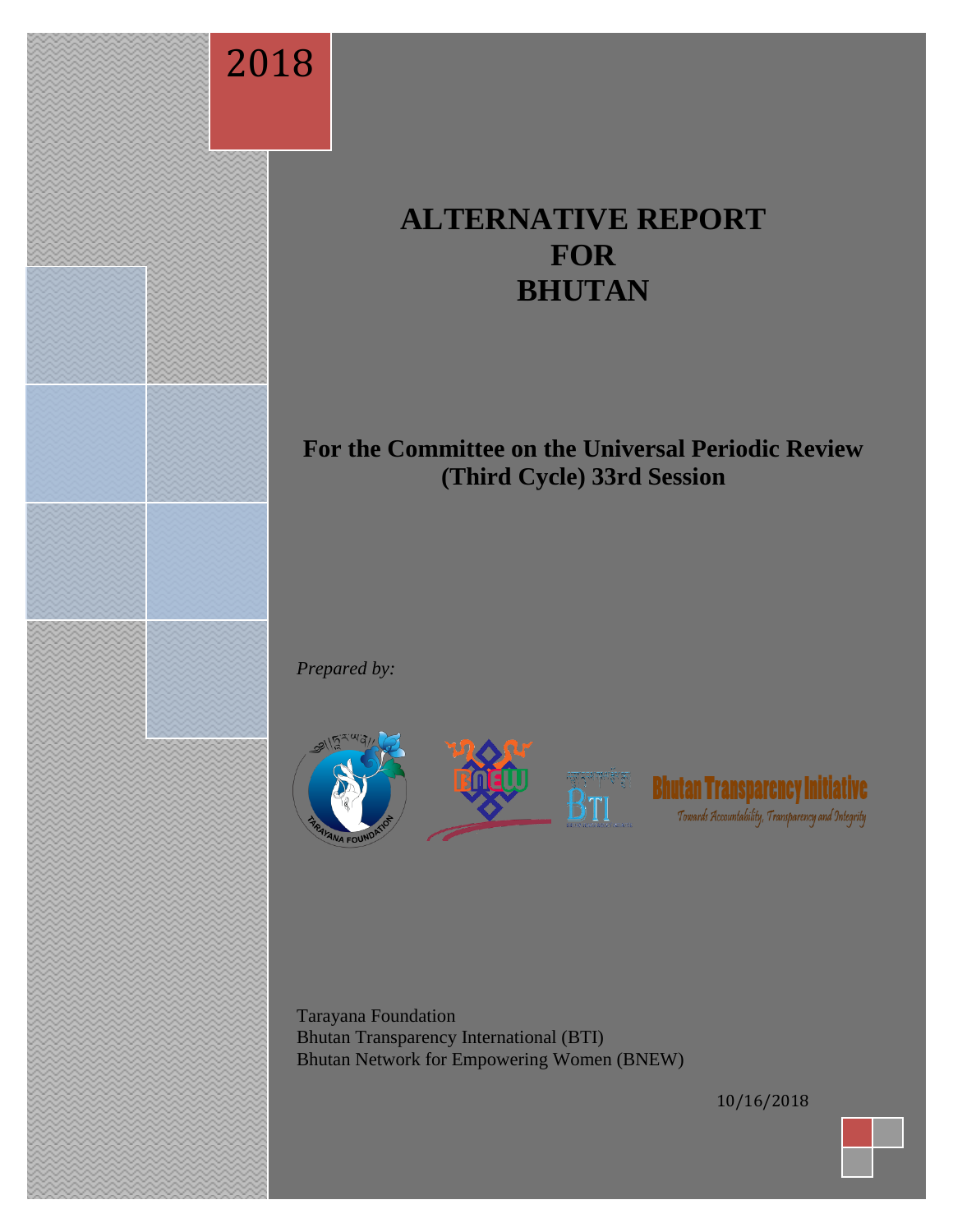#### <span id="page-1-0"></span>**Acknowledgement**

The Tarayana Foundation, Bhutan Transparency International and Bhutan Network for Empowering Women thank all the stakeholders within the Royal Government of Bhutan, the Civil Society Sector and the Non Government Organizations for their unwavering support in bringing out this alternative report. All the stakeholders identified made themselves available for both the bilateral meetings and the consultation workshops in preparation of the report. We are grateful to the UN agencies in the country specifically the: UNDP, UNICEF, UN Women and UNFPA for their generous support that enabled us to put together this report, the first alternate report on the UPR from the country.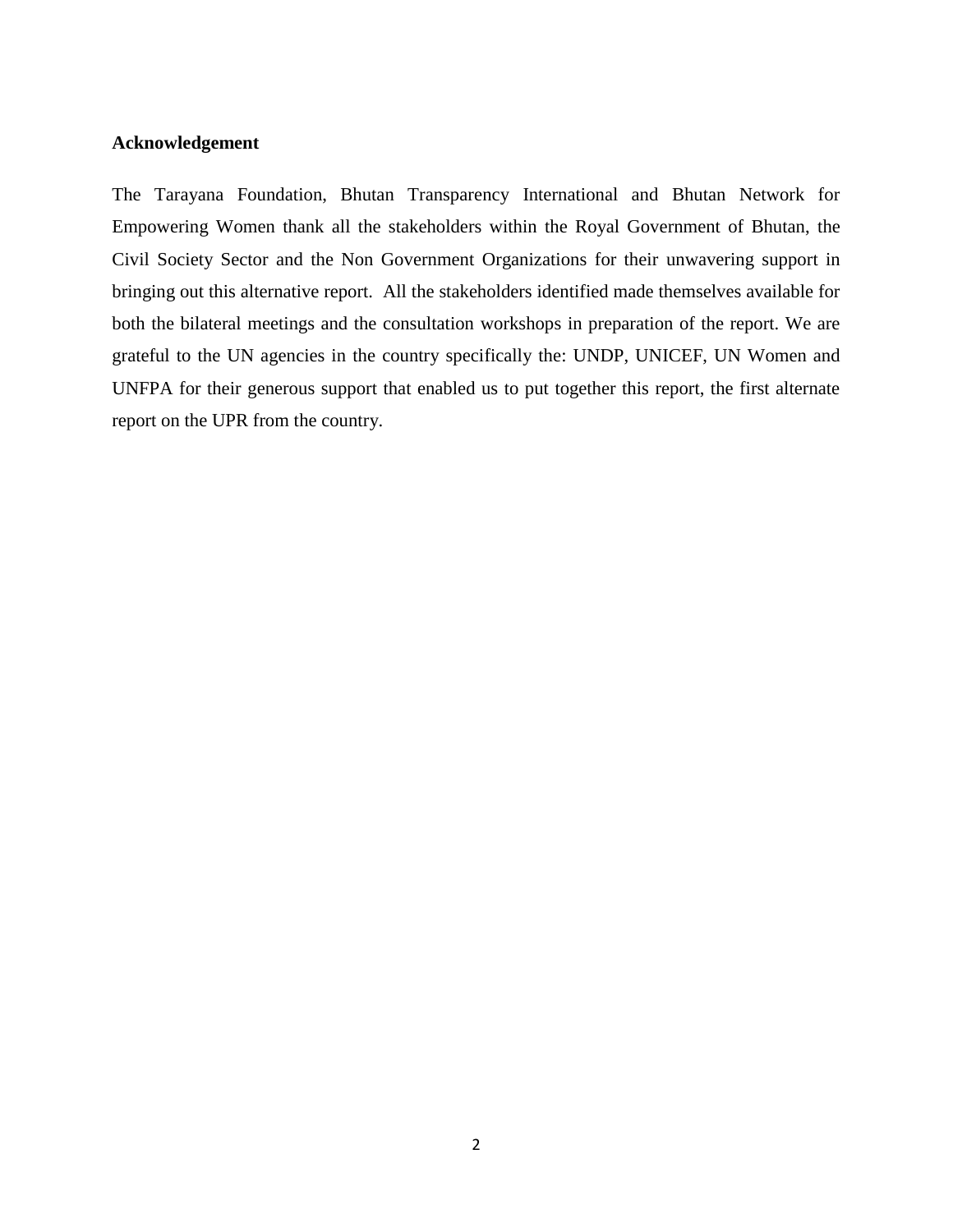## <span id="page-2-0"></span>**Table of Contents**

| A.           |                                                                                                                         |                                                                                                               |  |  |
|--------------|-------------------------------------------------------------------------------------------------------------------------|---------------------------------------------------------------------------------------------------------------|--|--|
| Β.           | Migrants, Refugees and Asylum Seekers (Recommendation cluster number 1) 7                                               |                                                                                                               |  |  |
| $\mathsf{C}$ |                                                                                                                         |                                                                                                               |  |  |
| D.           |                                                                                                                         |                                                                                                               |  |  |
| Е.           |                                                                                                                         |                                                                                                               |  |  |
|              |                                                                                                                         |                                                                                                               |  |  |
|              |                                                                                                                         |                                                                                                               |  |  |
| F.           |                                                                                                                         | Protection of Women&Children from Domestic Violence (recommendation cluster 7)14                              |  |  |
| G.           |                                                                                                                         | Participation of Women in Politics (recommendation cluster number 9)  15                                      |  |  |
| Н.           | UN Special Procedures and Ratification of Human Rights Instruments (recommendation                                      |                                                                                                               |  |  |
| Ι.           |                                                                                                                         |                                                                                                               |  |  |
|              |                                                                                                                         |                                                                                                               |  |  |
|              |                                                                                                                         |                                                                                                               |  |  |
|              |                                                                                                                         |                                                                                                               |  |  |
|              | Annex 3.                                                                                                                | Implementation status of the recommendations of 2 <sup>nd</sup> cycle (2014) of UPR  22                       |  |  |
|              |                                                                                                                         |                                                                                                               |  |  |
|              |                                                                                                                         | Annex 5. List of participants at the first consultative meeting held on 26 <sup>th</sup> September 2018. . 24 |  |  |
|              | Annex6. List of participants at the UPR Alternate Report consultative meeting with the Civil Society<br>Organizations25 |                                                                                                               |  |  |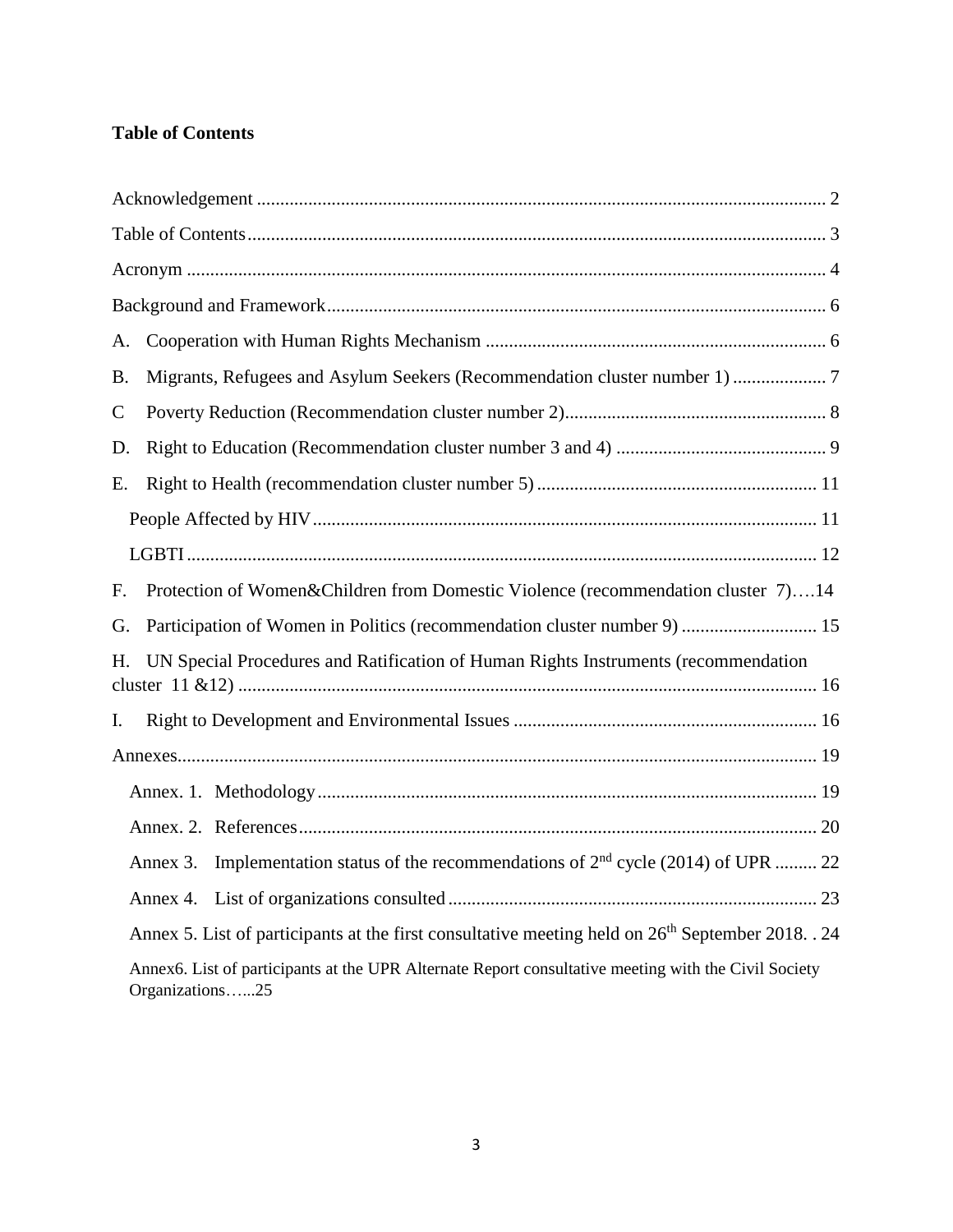## <span id="page-3-0"></span>**Acronym**

| 1.  | ABS:               | <b>Ability Bhutan Society</b>                                         |
|-----|--------------------|-----------------------------------------------------------------------|
| 2.  | AIDS:              | Acquired Immunodeficiency Syndrome                                    |
| 3.  | BCMD:              | Bhutan Centre for Media and Democracy                                 |
| 4.  | BTI:               | <b>Bhutan Transparency Initiative</b>                                 |
| 5.  | <b>BNEW:</b>       | Bhutan Network for Empowering Women                                   |
| 6.  | CAT:               | The Convention against Torture and Other Cruel, Inhuman or Degrading  |
|     |                    | <b>Treatment or Punishment</b>                                        |
| 7.  | CBR:               | <b>Community Based Rehabilitation</b>                                 |
| 8.  | CCPO:              | The Child Care and Protection Office, Central Monastic Body           |
| 9.  | CEDAW:             | The Convention on Elimination of All Forms of Discriminations Against |
|     |                    | Women                                                                 |
| 10. | CRC:               | The Convention on the Rights of the Child                             |
| 11. | CERD:              | The Committee on Elimination of Racial Discrimination                 |
| 12. | CRPD:              | The Convention on Rights of Persons with Disabilities                 |
| 13. | CSO:               | <b>Civil Society Organization</b>                                     |
| 14. | CSOA:              | Civil Society Organization Authority                                  |
| 15. | CWD <sub>s</sub> : | <b>Children With Disabilities</b>                                     |
| 16. | <b>CWSN:</b>       | Children With Special Needs                                           |
| 17. | DoPH:              | Department of Public Health                                           |
| 18. | DPT:               | Druk Phuensum Tshogpa                                                 |
| 19. | DV:                | <b>Domestic Violence</b>                                              |
| 20. | DVPA:              | <b>Domestic Violence Prevention Act</b>                               |
| 21. | ECCD:              | Early Childhood Care & Development Centre                             |
| 22. | <b>ICERD:</b>      | International Convention on the Elimination of All Forms of Racial    |
|     |                    | Discrimination                                                        |
| 23. | ICCPR:             | International Covenant on Civil and Political Rights                  |
| 24. | ICESCR:            | The International Covenant on Economic, Social and Cultural Rights    |
| 25. | ICT:               | <b>Information Communication Technology</b>                           |
| 26. | FYP:               | Five Year Plan                                                        |
| 27. | GNHCS:             | <b>Gross National Happiness Commission</b>                            |
| 28. | GNHCS:             | <b>Gross National Happiness Commission Secretariat</b>                |
| 29. | KAP:               | Knowledge, Attitude and Practices                                     |
| 30. | LDC:               | <b>Least Developed Countries</b>                                      |
| 31. | LGBTI:             | Lesbian, Gay, Bisexual, Transgender, and Intersex                     |
| 32. | MBO:               | Mutual Benefit Organization                                           |
| 33. | MHM:               | <b>Maternal Health Management</b>                                     |
| 34. | MoH:               | Ministry of Health                                                    |
| 35. | MRI:               | <b>Magnetic Resonance Imaging</b>                                     |
| 36. | MoWHS:             | Ministry of Works & Human Settlement                                  |
| 37. | NA:                | <b>National Assembly</b>                                              |
| 38. | NACP:              | National HIV/AIDS Control Programme                                   |
| 39. | NHAC:              | National HIV/AIDS Commission                                          |
| 40. | NAPA:              | National Adaptation Programme of Action                               |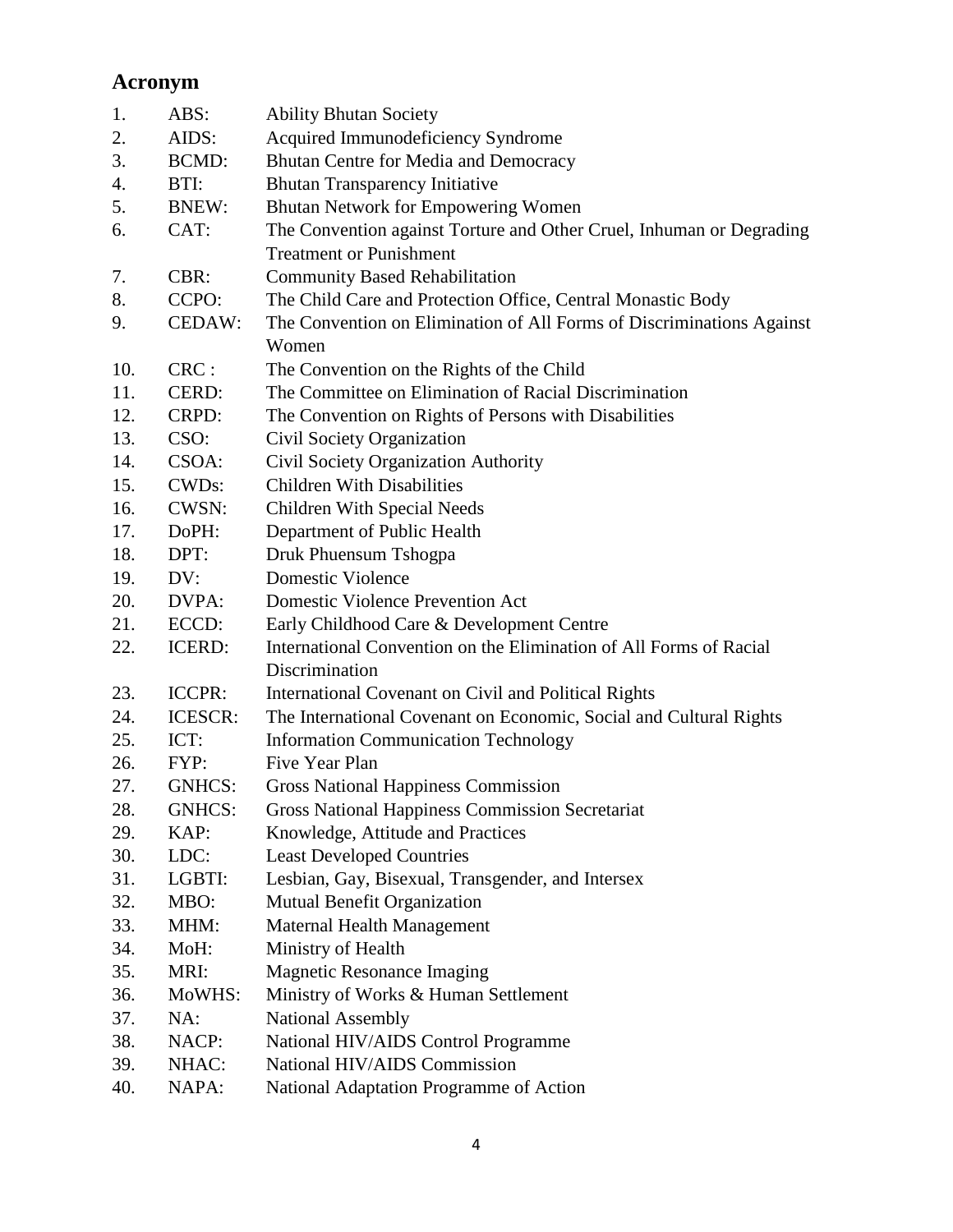| 41. | NC:                | <b>National Council</b>                                             |
|-----|--------------------|---------------------------------------------------------------------|
| 42. | NCD:               | Non-Communicable Diseases                                           |
| 43. | NCWC:              | National Commission for Women and Children                          |
| 44. | NGO:               | Non Government Organization                                         |
| 45. | NPAPGEEO:          | National Plan of Action for Promotion of Gender Equality in Elected |
|     |                    | <b>Offices</b>                                                      |
| 46. | NSP2:              | National Strategic Plan 2                                           |
| 47. | PWD:               | Persons with disabilities                                           |
| 48. | OAG:               | Office of the Attorney General                                      |
| 49. | RG <sub>o</sub> B: | Royal Government of Bhutan                                          |
| 50. | PBO:               | <b>Public Benefit Organization</b>                                  |
| 51. | HIV:               | Human immunodeficiency virus                                        |
| 52. | <b>RENEW:</b>      | Respect, Educate, Nurture and Empower Women                         |
| 53. | RBP:               | Royal Bhutan Police                                                 |
| 54. | SDG <sub>s</sub> : | <b>Sustainable Development Goals</b>                                |
| 55. | <b>SEARO:</b>      | South-East Asia Regional Office                                     |
| 56. | SEN:               | <b>Special Education Needs</b>                                      |
| 57. | SAARC:             | South Asian Association for Regional Cooperation                    |
| 58. | WCPU:              | Women and Child Protection Unit                                     |
| 59. | UN:                | <b>United Nations</b>                                               |
| 60. | UNDP:              | <b>United Nations Development Programme</b>                         |
| 61. | <b>UNICEF:</b>     | United Nations Children's Fund                                      |
| 62. | <b>UNFPA:</b>      | United Nations Populations Fund                                     |
| 63. | <b>UNHCR:</b>      | United Nations High Commissioners for Refugee                       |
| 64. | UPR:               | <b>Universal Periodic Review</b>                                    |
| 65. | WHO:               | World Health Organization                                           |
| 66. | YDRC:              | Youth Development and Rehabilitation Centre, RBP                    |
|     |                    |                                                                     |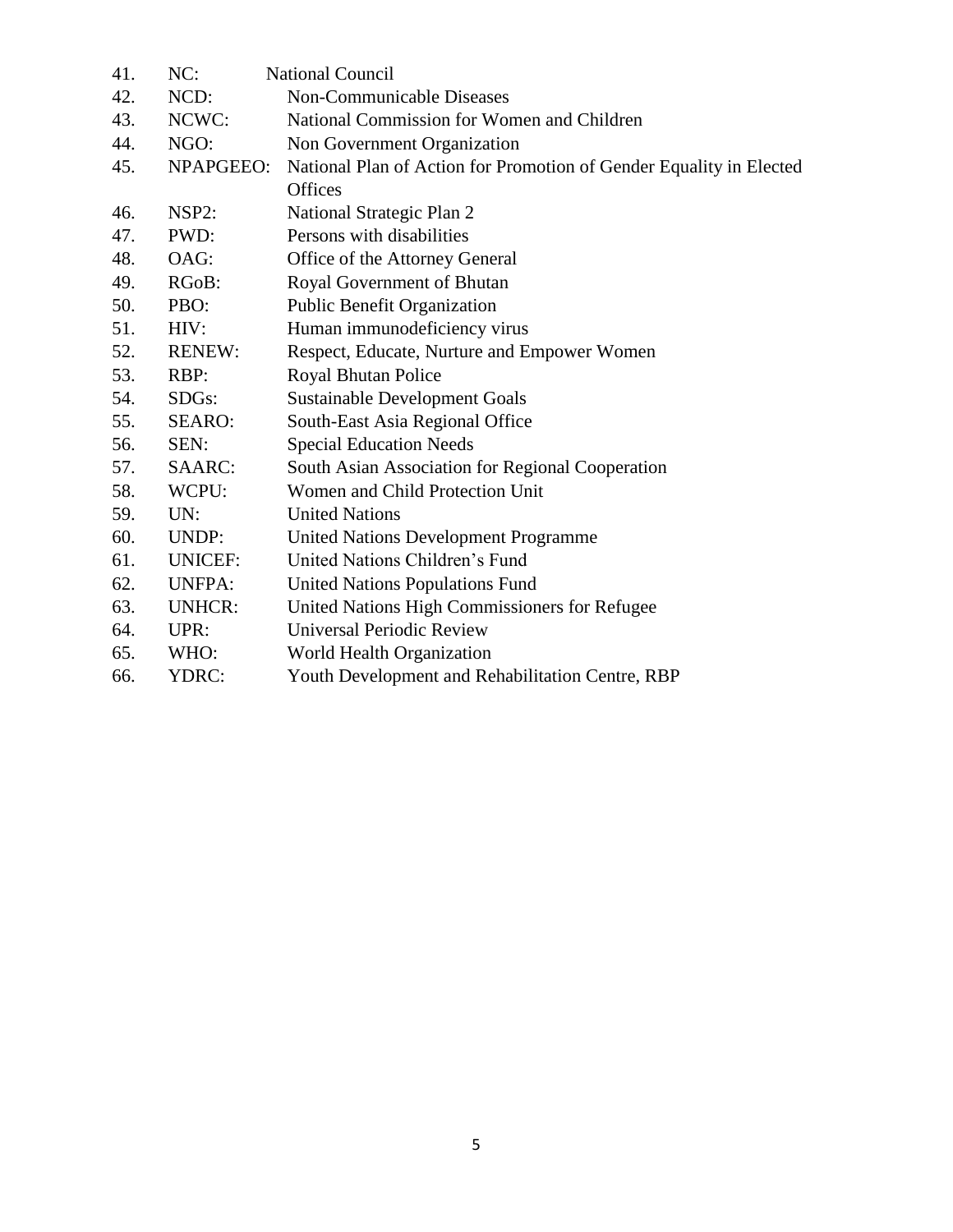#### <span id="page-5-0"></span>**Background and Framework**

- 1. Bhutan participated in the Universal Periodic Review (UPR) from the start of the first cycle in 2009 after Bhutan transitioned into Democratic Constitutional Monarchy in 2008. The unique constitution, that respects all possible human rights, provided the required framework and confidence to participate in the UPR.
- 2. The first UPR report was presented by the first democratically elected government formed by Druk Phuensum Tshogpa (DPT). The subsequent UPR report was presented by the second elected government formed by the People's Democratic Party (PDP). The third UPR from the state will be presented by the third government that will be decided by the result of the general election on  $18<sup>th</sup>$  of October 2018.
- 3. The third cycle provides an opportunity for CSOs to present an alternative report when an elected government is yet to be formed. Tarayana Foundation is an established CSO with experiences in preparing the alternative reports for CEDAW for the  $7<sup>th</sup>$  (2008), and combined  $8<sup>th</sup>$  and  $9<sup>th</sup>$  (2016) reporting cycles. The Foundation's engagement in fulfilling the basic human needs (rights) of the most vulnerable sections of the Bhutanese population, in particular access to safe housing through her housing programme; access to clean and safe drinking water and toilets through her health and sanitation programme; access to food and nutrition security through her livelihood programme; access to education and safe environment for children through the Buzip (ECCD) and scholarship programmes; support to disabled members of the population through corrective surgical camps and livelihood support for the remotest and vulnerable members of the communities, provide first hand experiences and information required to lead the preparation of this report.
- 4. The Foundation, in compliance with the UPR guideline, reports with a focus on the follow-up to the preceding reviews, including an assessment of and comments on the implementation of recommendations and developments since the last review and any other human rights issues. The report follows the set of twelve clustered recommendations to the second cycle of UPR 2014 (annexed).

## <span id="page-5-1"></span>**A. Cooperation with Human Rights Mechanism**

5. Bhutan signed the Convention on the Elimination of All Forms of Discrimination against Women (CEDAW) in 1980 and ratified it in 1981. Bhutan presented combined initial six periodic reports to CEDAW Committee in January 2003. The seventh periodic report was submitted in September 2007 was considered at its  $44<sup>th</sup>$  Session on 23 July 2009. The  $8<sup>th</sup>$ and  $9<sup>th</sup>$  periodic report was considered at the 65<sup>th</sup> Session in 2016.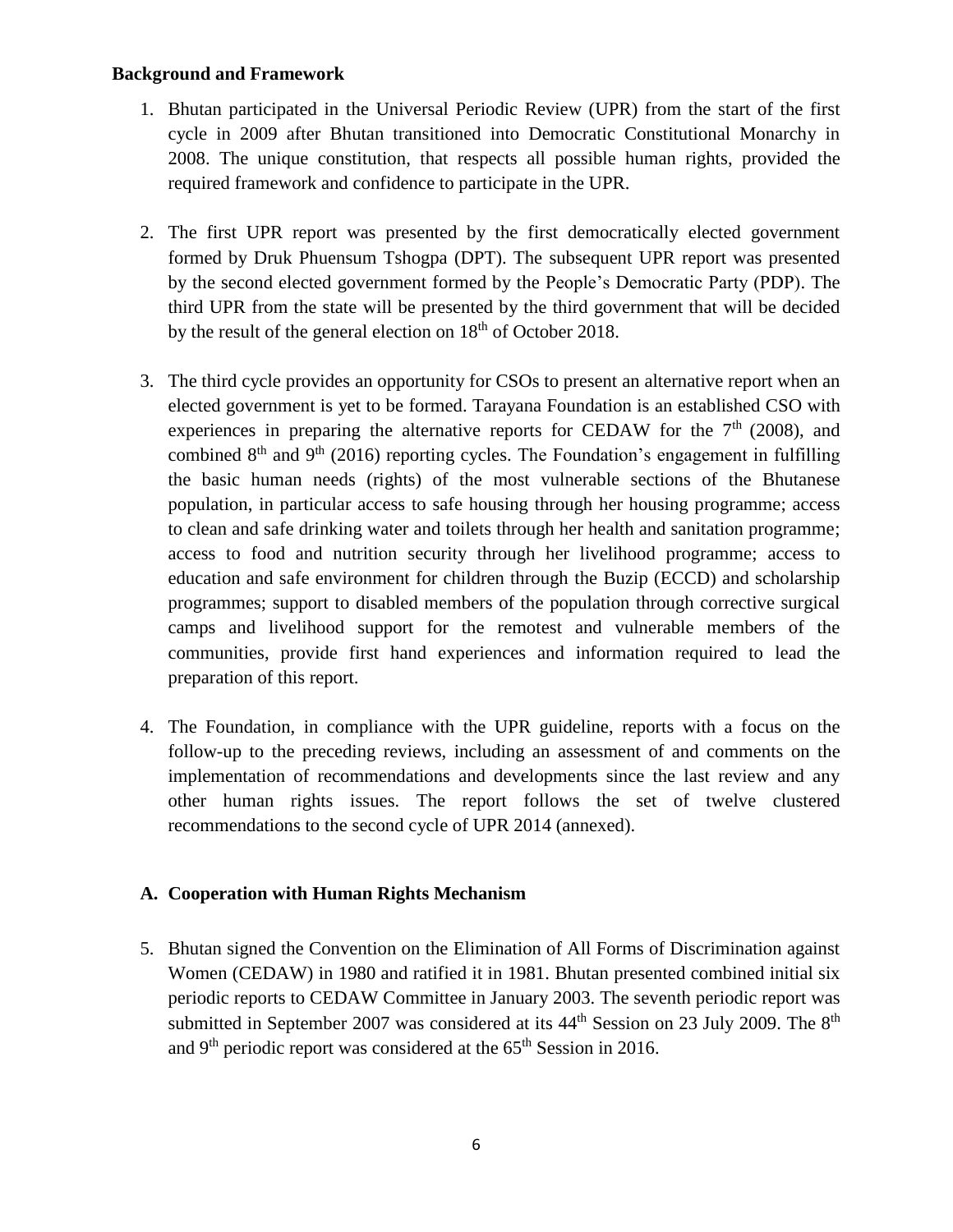- 6. Bhutan ratified the Convention on the Rights of the Child (CRC) in 1990. The two CRC Optional Protocols on the Sale of Children, Child Prostitution and Child Pornography and the Involvement of Children in Armed Conflict were ratified in July 2009. Bhutan submitted its initial report to the CRC Committee in February 1999 and its second report in March 2007. The combined third to fifth periodic reports were considered by the Committee at its  $2198<sup>th</sup>$  and  $2199<sup>th</sup>$  meetings on  $17<sup>th</sup>$  May 2017.
- 7. Bhutan signed the International Convention on the Elimination of All Forms of Racial Discrimination (ICERD) in March 1973 but has not yet ratified the same.
- 8. Bhutan has ratified the Convention on Regional Arrangements for the Promotion of Child Welfare in South Asia; the Convention on Prevention and Combating Trafficking in Women and Children for Prostitution in September 2003; and SAARC Code for the Protection of Breastfeeding and Young Child Nutrition in August 2003. Bhutan signed the SAARC Social Charter in January 2004, which among others, calls for the promotion of the status of women and promotion of the rights and well-being of children.
- 9. Bhutan is party to the Beijing Declaration and Platform for Action and the Yokohama Global Commitment made at the Second World Congress Against the Sexual Exploitation of Children in 2001.
- 10. Bhutan signed the UN Convention on the Rights of Persons with Disabilities (CRPD) in September 2010.
- 11. The Government endorsed the Ministerial Declaration on the Asian and Pacific Decade of Persons with Disabilities: 2013-2022, and the Incheon Strategy to "Make the Right Real" for Persons with Disabilities in Asia and the Pacific in 2013. Other key international policy frameworks to which Bhutan subscribes include: WHO SEARO Community Based Rehabilitation (CBR) Strategic Framework 2012-2017; WHO Global Disability Action Plan; and the WHO Decade of Action for Road Safety 2011-2020
- 12. Bhutan is also party to the International Conference on Population and Development(1994) and It's Programme of Action

#### <span id="page-6-0"></span>**B. Migrants, Refugees and Asylum Seekers (Recommendation cluster number 1)**

13. The state policy ensures the prevention of illegal immigration into the country. Any solution to the people living in the camps in Nepal requires acceptance of this state policy. The latest report by United States Department of State, Bureau of Democracy, Human Rights and Labor 2017 estimates approximately 8,000 Nepali-speaking people in two camps in Nepal administered by UNHCR after years of international efforts resulting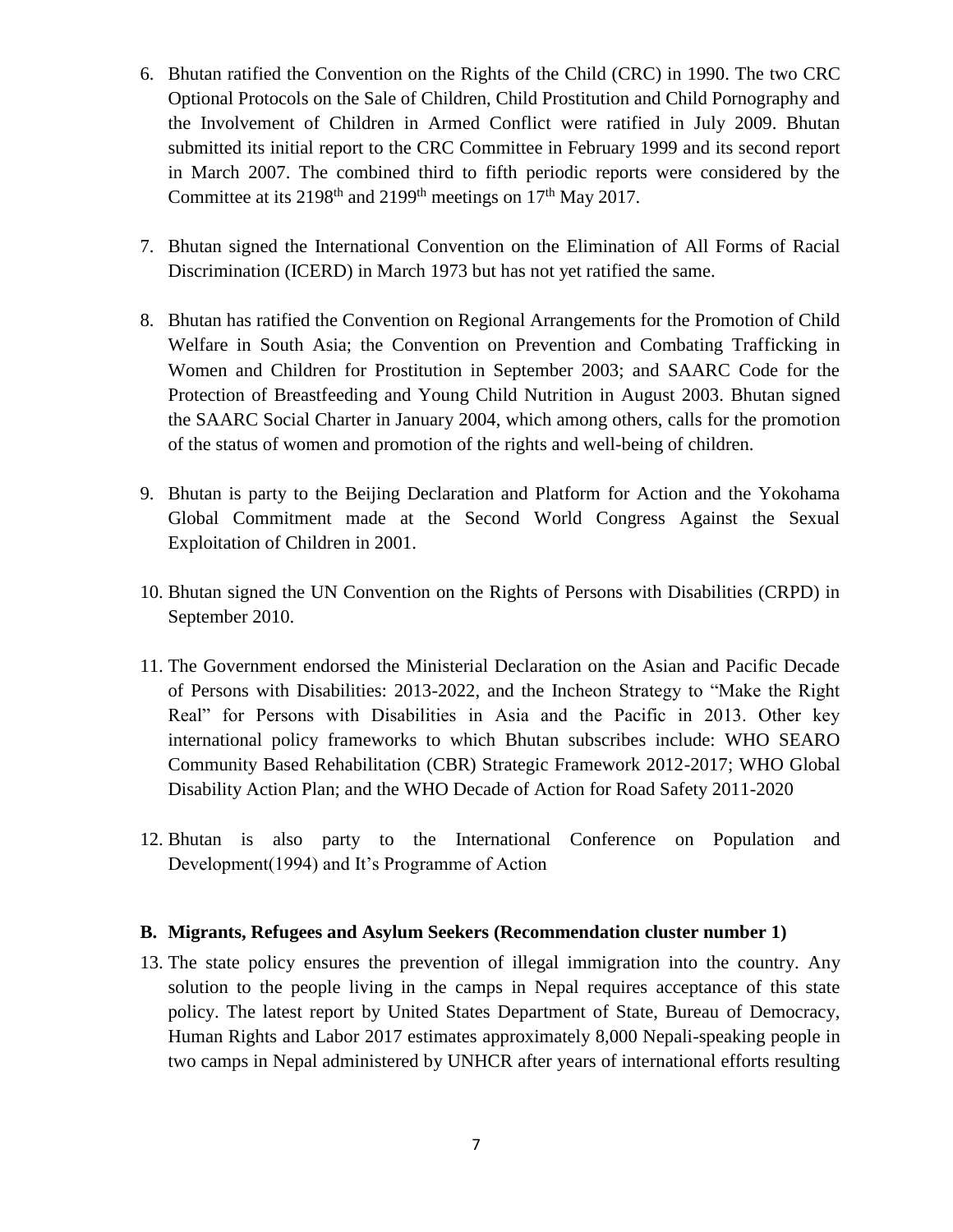in the successful third country resettlement of more than 90 percent of the camp population.

14. The Bhutanese Civil Society Sector take this opportunity to thank the eight countries who have, on humanitarian grounds, collaborated with the UNHCR to bring about third country repatriation of the people living in the camps. We acknowledge their contribution in making this resettlement programme one of the most successful one implemented to date.

### <span id="page-7-0"></span>**C Poverty Reduction (Recommendation cluster number 2)**

- 15. The government has made good progress in reducing poverty in the country. The poverty rate has reduced from 12% in 2012 to 8.2% in 2017 according to the Bhutan Poverty Assessment Report 2017. The inequality measured by GINI's coefficient has increased from 0.36 in 2012 to 0.38 in 2017. In the same report, poverty remains predominantly a rural phenomenon at 11.9% above the national rate of 8.2%. Human-wildlife conflict still dominates problems faced by the rural farmers. Though resource allocation to local government follows a certain formula (Poverty rate, geographic area, population size) to address the equity issues, the bulk of resources are at the disposal of central agencies and dzongkhags. The gewog development grant and the dzongkhag development grant are allocated equally without considering the size of the dzongkhags, gewog and the household numbers and population size. Most political parties pledged to increase this grant, however, without proper utilization guidelines, these grants do not help address poverty directly.
- 16. With major achievement in poverty reduction in terms of basic and essential needs for survival, the government now needs to review its Poverty Reduction (PR) Strategy to move beyond the welfare approach to empowering and strengthening the capacities of the poor in the interest of sustainability. This approach will also reduce dependency while increasing confidence and independence. The PR strategy should also include a section on the emerging urban poverty particularly amongst the rural-urban migrating youth and the growing senior citizens category.
- 17. Youth unemployment is on the rise and adequate programmes for mentoring, counseling, capacity development etc. are still not adequate, hence adding to the growing issues of youth in trouble.
- 18. Poverty amongst senior citizens is another category that is an emerging issue and warrants proactive attention. Insufficient programmes and strategic interventions to address the needs of our senior citizens could result in diminishing quality of life for them. Geriatric care, including hospices, is absent at the moment except for a few charity programmes run by the Royal Family.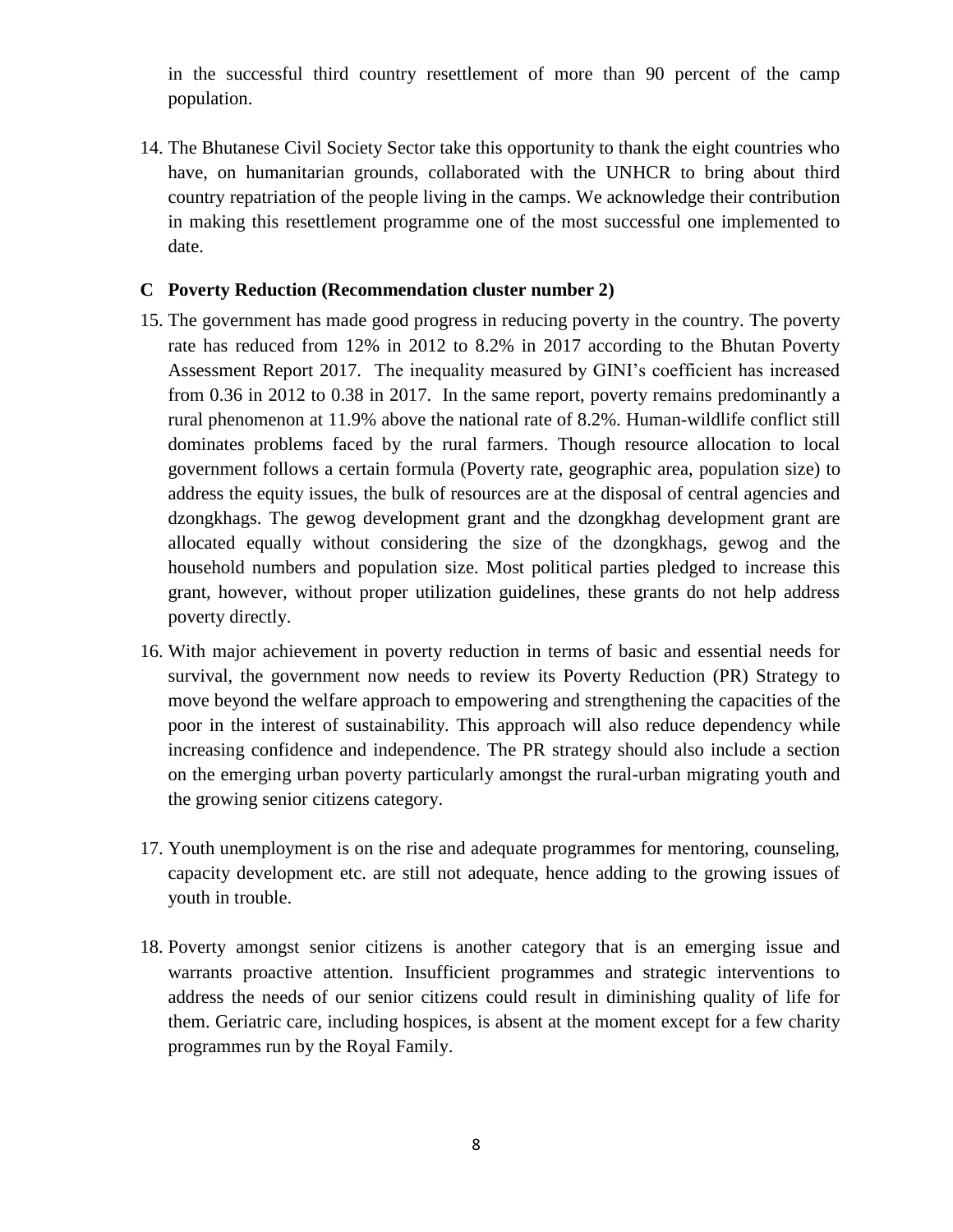- 19. There is need for affordable and safe housing for young job seekers, especially for single women, in the urban areas. Decent living wages would help build resilience amongst the vulnerable communities, as they would be able to absorb more shocks, caused by both economic as well as natural disasters.
- 20. There is also a strong need for systematic social welfare and safeguards in place to deal with the fast changing development scene. Youth in search of better employment opportunities continue to be drawn into the urban areas, however, there are little to no provisions being made by the urban municipalities.
- 21. It is important to acknowledge that the human-wildlife conflict experienced in Bhutan is because of the expansion of the national forest cover, where forests have encroached on the open spaces and pastures in the countryside. This must be addressed through holistic studies, scientific knowledge, research, innovation and technology so that evidence based appropriate measures to address the root causes.

## <span id="page-8-0"></span>**D. Right to Education (Recommendation cluster number 3 and 4)**

- 22. Central schools with free facilities (uniform, tuition, and board) to provide opportunities to those children far away from the schools and families from the poor economic background, have been successfully implemented by the government. This continues to benefit many students from rural families, especially those from economically disadvantaged families, whose parents have not been able to provide the necessary socioeconomic as well as academic support as needed. Although, no known complaints have been received, it will become imperative for the school management to ensure a safe and viable learning environment for all the students.
- 23. The government launched a pilot low-cost sanitary pad project to improve the menstrual hygiene of girl students. One of the leading causes of girls falling behind in class due to absenteeism is being addressed and this is a positive step forward. However, the production and provision of low cost pads must be accompanied with holistic menstrual hygiene education including disposal of soiled pads, and the provision of adequate toilets with running water (MHM need assessment for adolescent girls and nuns).
- 24. The study<sup>1</sup> reported 21% of children aged 2-9 experienced at least one functional domain most being cognition followed by behaviour and fine motor. The severe disability for cognition was 1.3% followed by behaviour with 0.7% and fine motor 0.5%. The government has introduced Special Education Needs (SEN) program in 14 schools across the country with more planned in addition to one special school for the visually impaired and one for hearing impaired in Khaling and Paro respectively. There is a lack of

 $\overline{\phantom{a}}$ 1Two-stage Disability Survey 2010-2011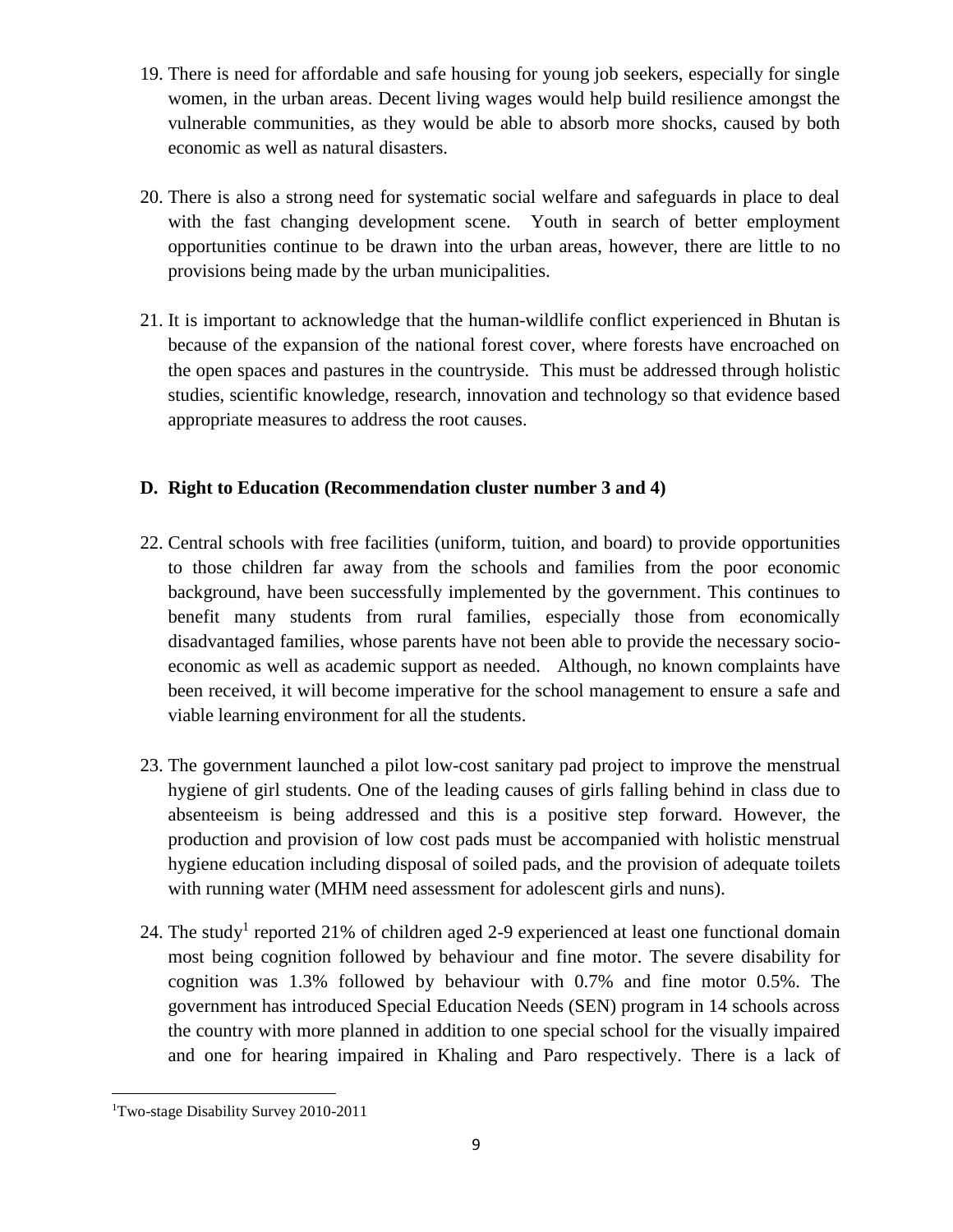resource teachers (special educators) who can support teachers in adapting the curriculum and their pedagogy to suit the needs of a  $CWSN<sup>2</sup>$ . The adjusted net enrolment ratio is reported at 98.8 percent (98.9 percent girls and 97.3 percent boys) and national literacy rate at 71.4 percent in 2017.

- 25. While the improved access to education is laudable, sufficient safeguards need to be put in place so that risks are reduced in the areas of child safety, food and nutrition security, sufficient diversity in education programmes and extra-curriculum participations for well rounded growth and development. Given that most of the parents of rural children are farmers, it is also important to ensure that gardening activities and participation in food production and preparation be made available.
- 26. There is a need to ensure that the education system prepares our youth to face the challenges of the future. An independent review of the education system might be warranted, especially in the face of fast evolving teaching-learning scenarios across the globe in general and in the Scandinavian countries in particular. There is also a need to bring together relevant state and non-state parties including private sector to collaboratively work towards providing employment opportunities for those completing education.
- 27. The growing number of girls' enrolment in schools necessitates that the state provide facilities and infrastructure for safe and conducive learning environment. The state must monitor and continue to enforce the ban on corporal punishment. The state must move away from gender neutral to more gender sensitive infrastructure development in schools and institutions with special reference to the differing needs of the adolescent girls. Ensure implementation of the national standard of 1 toilet compartment for every 25 girls and 1 toilet compartment for every 40 boys. The location of learning resources like library needs to be gender sensitive – closer and safer for the girls - so that girls and boys have equal access.
- 28. The girls are more sensitive to nutrient deficiencies and as potential future mothers; they require more nutritive food, especially in terms of vitamins and iron. The schools and institutions with boarding and food facilities must ensure that the food menu provides the minimum nutrient requirement of the girls so that nutritional imbalances can be holistically corrected through proper school feeding plans.
- 29. While Special Education Needs (SEN) program is a good initiative to integrate the children with special needs with other children, the Children With Disabilities (CWDs) are taught by teachers without formal training in teaching students with special needs. The state needs to ensure the training of teachers teaching CWDs through specialized teacher education programmes.

 $\overline{\phantom{a}}$ 

<sup>2</sup>Bhutan Vulnerability Baseline Assessment, 2016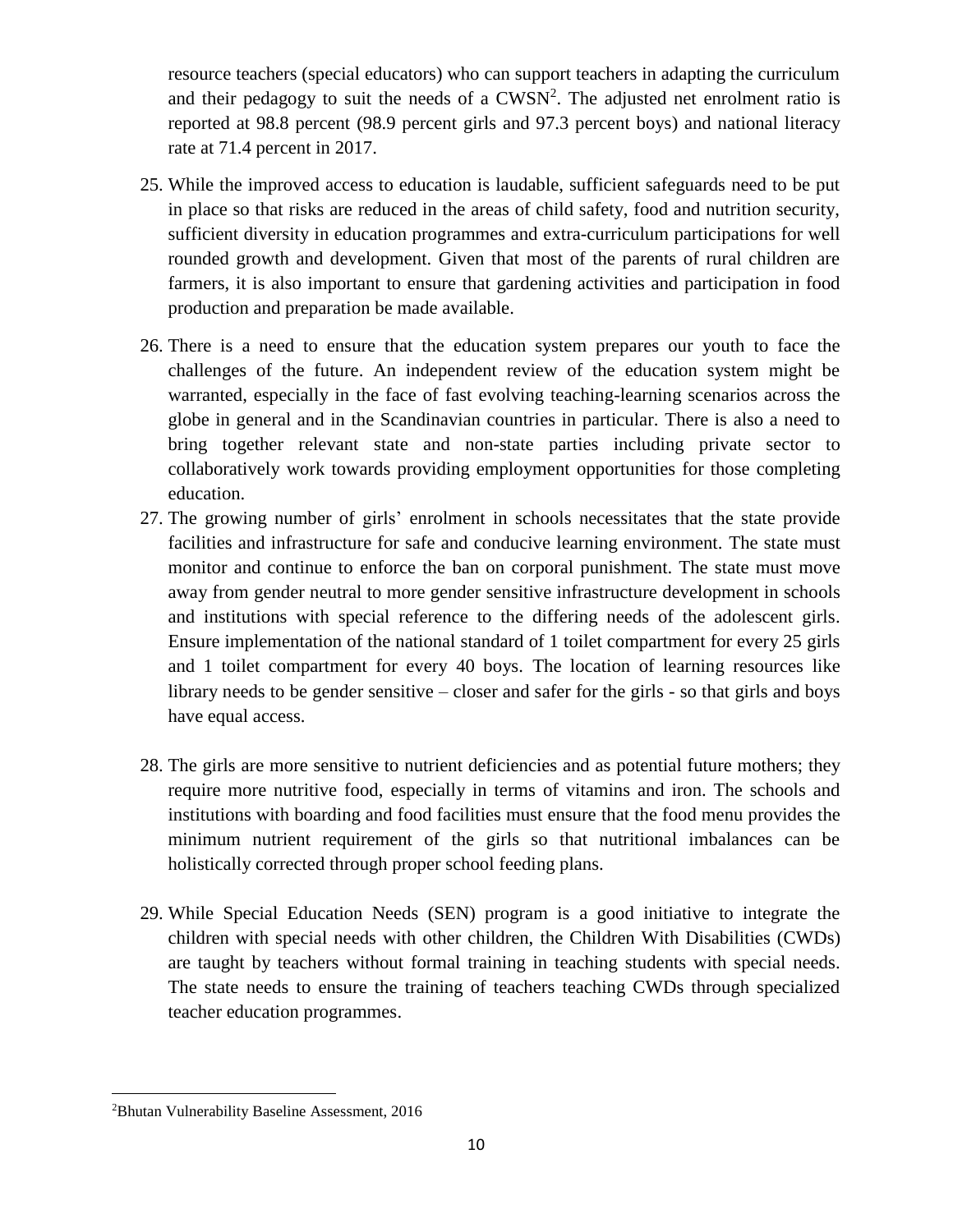### <span id="page-10-0"></span>**E. Right to Health (recommendation cluster number 5)**

- 30. The government provides free health services as mandated by the constitution of Bhutan. Ministry of Health (MoH) has developed strategies and guidelines to provide free health services. According to the 2017 Population and housing census report, 98% of the household has access to safe drinking water and 66.3% has access to improved sanitation. Infant mortality rates reduced to 15.1; under five mortality rate reduced to 34.1; maternal mortality rate reduced to 89.
- 31. Despite the government's plans and achievements, there are serious human resources shortages in key health programmes. It is recommended that the government put in place critical numbers of professionals required for key programmes like nutrition and health to ensure efficient service delivery.
- 32. The government largely depends on donors for the purchase of equipment and outside technical expertise to service and maintain the equipment. There is room to explore opportunities to promote the in-country production of basic equipment like wheelchairs, walking sticks and bed trolleys. Similarly, support private individuals to build up technical capacities to maintain special equipment like dialysis, CT scans and MRIs, this could help create more local employment opportunities too.
- 33. Non-communicable diseases (NCD) are on the rise and climate-change impacts on health are unpredictable. It is recommended that the state steps up preventive measures to deal with NCD and climate- induced diseases, particularly vector- borne diseases like dengue, malaria and tuberculosis.
- 34. Establish networks with CSOs that engages in specific health agenda (for example, Lhak-Sam for HIV; Cancer Society for various cancer- related health issues and Kidney Foundation for renal disorders) and support them with capacity building and finance on a sustained basis.

## <span id="page-10-1"></span>*People affected by HIV*

35. Bhutan is signatory to the UN Declaration of Commitment on HIV/AIDS 2001, the 2011 and 2016 Political Declarations on HIV/AIDS, the Millennium Development Goals and the Sustainable Development Goals (SDGs). The Royal Decree on HIV/AIDS issued by His Majesty the Fourth King in 2004 has resulted into the formulation of National Strategic Plans for the Prevention and Control of STIs and HIV/AIDS (NSP2 of 2012- 16), National HIV/AIDS Commission (NHAC) is in charge of coordinating HIV-related activities, National HIV/AIDS & STI Control Programme (NACP) is the department within the Ministry of Health tasked with implementing the HIV programme. There exist sufficient information and recommendations in the study reports.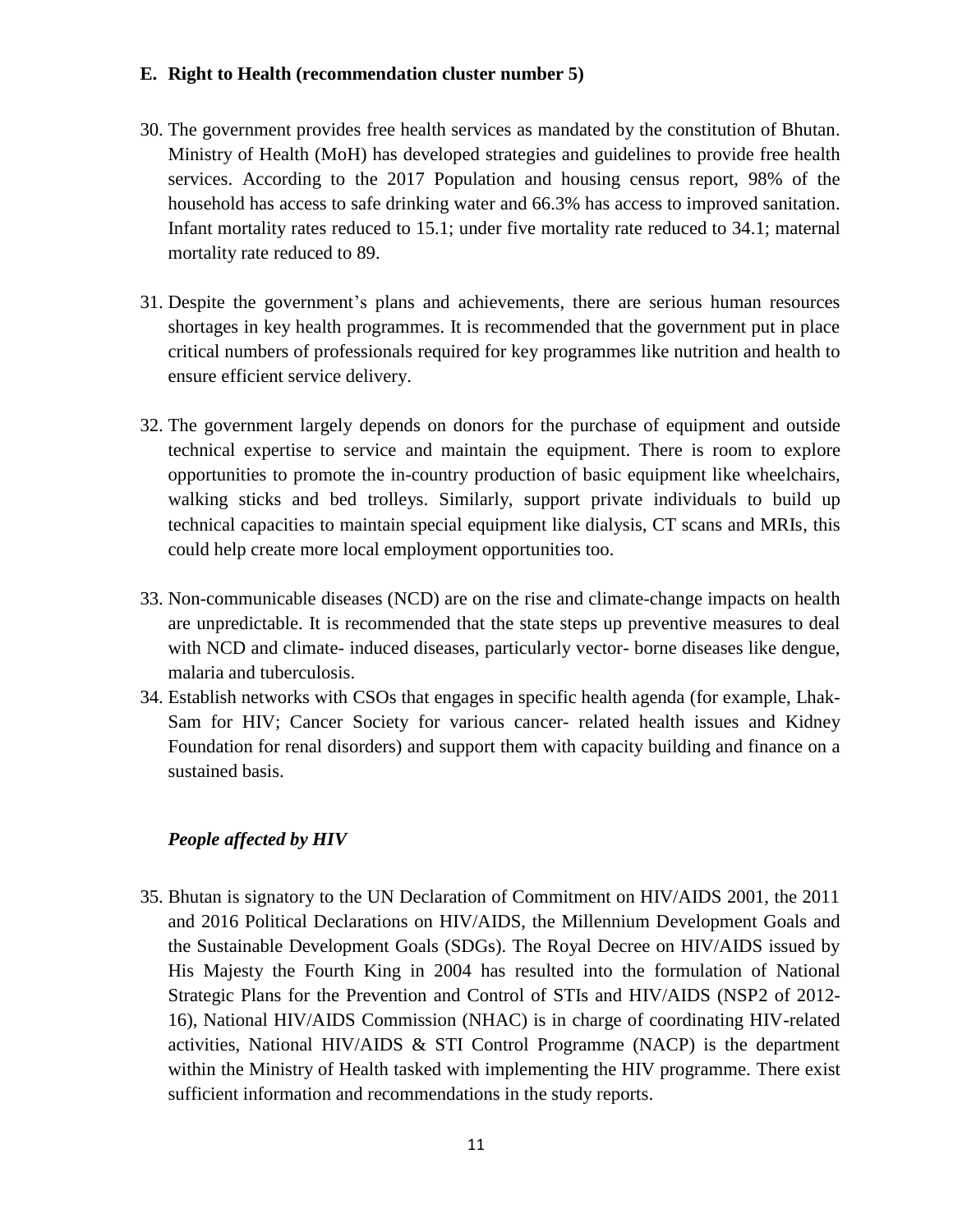- 36. Lhak-Sam, a lone CSO, takes on the responsibility to provide support to people affected by HIV with awareness, advocacy and most importantly moral support through its networks to fight social stigma and help bring about better acceptance and inclusion. As per the national epidemiological updates, a cumulative of 570 HIV cases were reported as of December 01, 2017<sup>3</sup>.
- 37. In line with the recommendations of other reports and need of the CSOs, in particular, Lhak-Sam, this report recommends unreserved state support for human capacity development and sustained fund for program-based interventions to deal with challenges of HIV/AIDS as a national issue. Support for economic growth and development and livelihood initiatives would help boost both morale and confidence in the rehabilitation programmes.

## *LGBTI*

- <span id="page-11-0"></span>38. The LGBTI group operates under the umbrella of Lhak-Sam as RAINBOW Bhutan. The group operates openly in the public as LGBTI group and has not faced any objections from any authority of the state. However, the members of the group experience suppression and harassment from the society due to lack of understanding and knowledge about LGBTI indirectly forcing the community underground.
- 39. Section 213 of the Penal Code of Bhutan states that "A defendant shall be guilty of the offence of unnatural sex if the defendant engages in sodomy or any other sexual conduct that is against the order of nature" criminalizing the LGBTI community and prevents them from accessing justice to counter the injustices they suffer. In line with the actions taken by the international communities, the most recent being India, this report recommends revoking this aforementioned section and the subsequent related sections.

## **Persons with Disabilities (recommendation cluster number 6)**

40. The Government endorsed the Ministerial Declaration on the Asian and Pacific Decade of Persons with Disabilities: 2013-2022, and the Incheon Strategy to "Make the Right Real" for Persons with Disabilities in Asia and the Pacific in 2013. Other key international policy frameworks to which Bhutan subscribes include: WHO SEARO Community Based Rehabilitation (CBR) Strategic Framework 2012-2017; WHO Global Disability Action Plan; and the WHO Decade of Action for Road Safety 2011-2020.The state is yet to ratify the Convention on Rights of Persons with Disabilities (CRPD) recommended at the second cycle of the UPR.

 $\overline{\phantom{a}}$ <sup>3</sup> Lhak-Sam Annual Progress Report 2017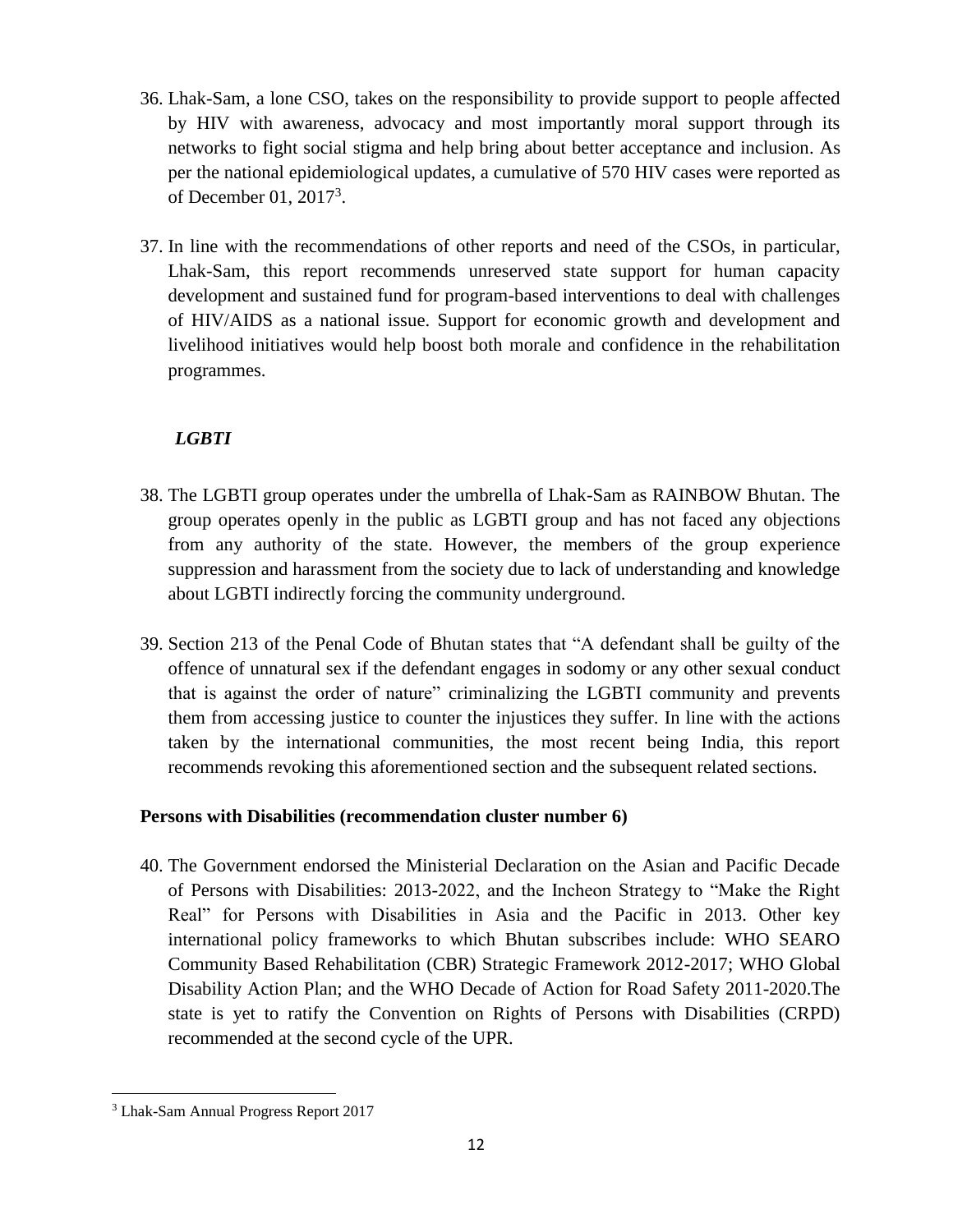- 41. Draft national policy for disabilities is available. Reports on disabilities exist through various assessments<sup>4</sup>. Over 21 % of children aged between 2-9 years have one or more disabilities. Knowledge regarding children with disabilities is extremely limited in terms of both legislation and the provision of relevant services.<sup>5</sup>
- 42. Three CSOs<sup>6</sup> offer specific services to special groups of PWDs. They are constrained by professionals to deal with the multiple disabilities, committed fund to carry out programmes on a regular basis and inadequate appropriate infrastructure in place to offer services.
- 43. The procedures for the ratification of CRPD have been initiated with the formulation of a high-level panel (wherein relevant CSOs are members) to assist the drafting of the national policy on Disabilities. The draft national policy was prepared under the leadership of the Gross National Happiness Commission Secretariat (GNHCS).
- 44. This report reiterates the urgent need for the ratification of CRPD to help mainstream support to PWDs as recommended in the second cycle UPR of 2014. This report recommends the adoption of the disability policy with the inclusion of state support, both financial and capacity building of CSOs to deal with multiple disability situations.
- 45. In line with KAP recommendation, there is a need for a national policy for social and education inclusion of CWD. There is a need to help create awareness among the professionals and the general public through national campaigns. Specialist training needs to be provided to associated professionals so that quality services can be rendered to those with special needs.
- 46. In order for all the above to be spearheaded, this report also recommends the creation of a National Centre for Disabilities, that would house a critical mass of trained service providers. The research and development unit would look at new developments in the field and take up adaptation and adoption of solutions suitable locally. The training unit would train service providers and the Centre would also serve as the knowledge hub and advocate for disabilities in the country.

l

<sup>4</sup> Bhutan Vulnerability Baseline Assessment 2016, Two-stage child disability study 2010-2011 and Knowledge, Attitude and Practices (KAP) study on children with disabilities 2017

<sup>&</sup>lt;sup>5</sup>KAP study on Children with disabilities 2017 by Ministry of Education and UNICEF Bhutan

<sup>6</sup> Disabled Person's Association of Bhutan, Ability Bhutan Society and Draktsho Vocational Training Centre for Special Children and Youth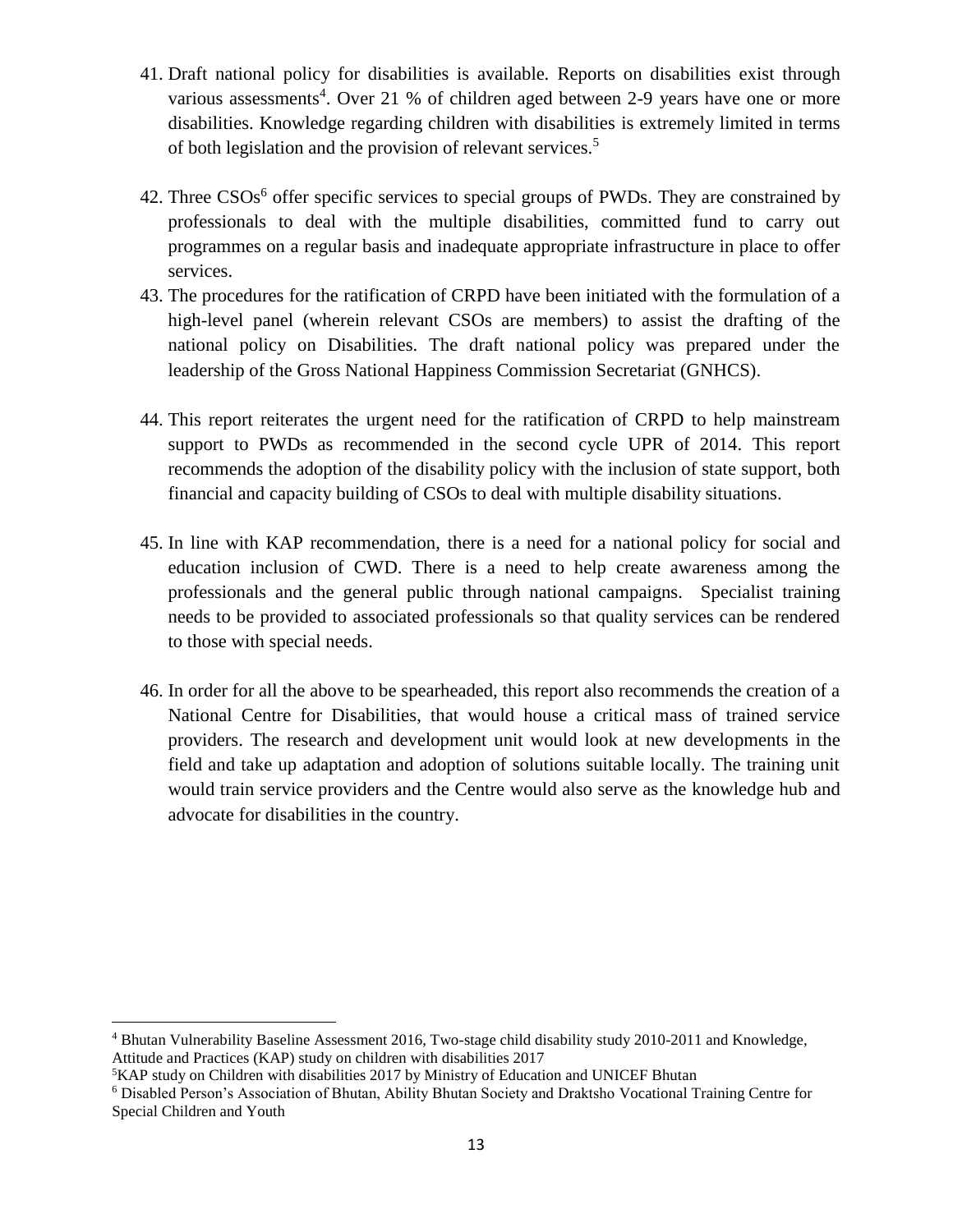## <span id="page-13-0"></span>**F. Protection of Women and Children from Domestic Violence (recommendation cluster number 7)**

- 47. The National Commission for Women and Children (NCWC) takes the lead role to promote and protect the rights of women and children in Bhutan. Under the leadership of NCWC, Child Care and Protection Rules and Regulations of Bhutan 2015 and Domestic Violence (DV) Prevention Rules and Regulations 2015 are framed. NCWC coordinates Women and Child Protection Unit (WCPU) with the police, RENEW and medical services to respond to the issues of women and children. The reports reveal that an increasing number of incidences of violence are reported and recorded. The services are rendered through two separate divisions, one each for women's issues and children's issues respectively.
- 48. There is a need to scale the service provision and in the absence of a separate ministry to provide all the necessary assistance, it would be most imperative to strengthen both these service divisions with adequately trained human as well as financial resources.
- 49. All the agencies are constrained by physical infrastructures (Eg. limited shelters for victims of violence), professionals equipped with capacities to deal with multiple DV issues and provide sustained financial support. Financial assistance remains mainly donor-based. Lack of speicialised courts on gender-based violence against women including domestic violence and there is a lack of a clear plan and adequate budget for the implementation of Domestic Violence Prevention Act 2013.
- 50. The study<sup>7</sup> recommends the implementation of legal instruments (Acts, Rules and Regulations), awareness creation, building local networks, creating self- help groups and reporting. This report acknowledges the need for strategic interventions to support the victims of severe violence and assured access to justice, independent economic and livelihood opportunities. Holistic handling of all DV complaints would give women the confidence to both reports and follow through to the logical conclusion. Currently, there is a severe lack of social workers who follow through every case reported all the way through to rehabilitation.
- 51. There is a need to take a tough stance against child molestation and other sexual assaults committed against children. At present, the punishments meted out to the guilty are too light. Many times, the cases are not reported as the adults involved feel that it would only increase trauma for the child. These children do not receive trauma treatment or the

 $\overline{\phantom{a}}$ 

<sup>7</sup> Bhutan Vulnerability Baseline Assessment 2016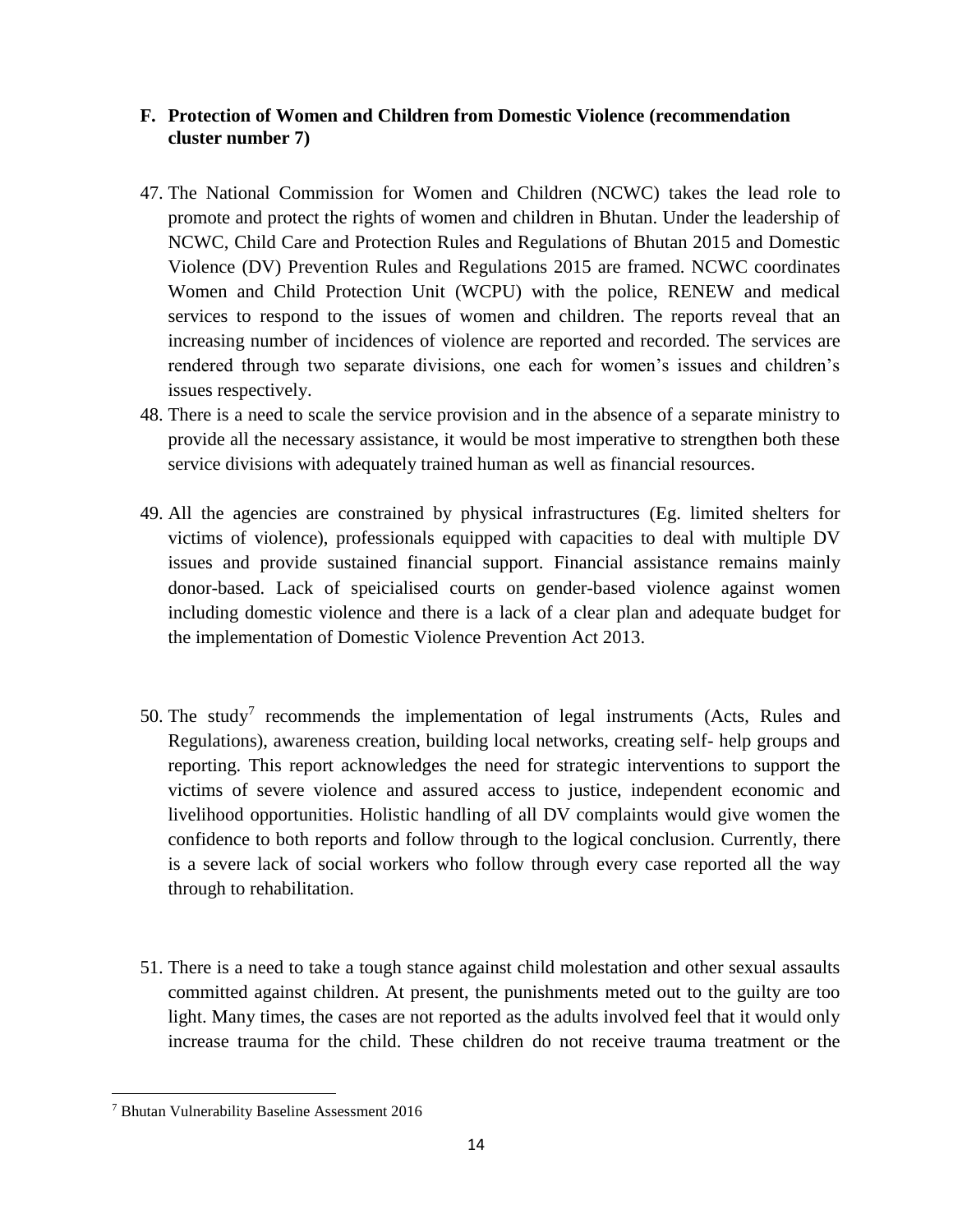necessary counseling services. As children, they think that the adults in their lives know best, often, the very ones who are placing them in harm's way unknowingly.

- 52. Child Rights advocacy has been taken to the rural communities via community radio in two districts through a pilot study. In conjuncture, child rights advocacy has been stepped up in all Tarayana project sited (350 villages) and caregivers and parents trained in childfriendly care giving.
- 53. In efforts to facilitate better access to justice for Women and Children the Government has introduced a family bench in Thimphu court.
- <span id="page-14-0"></span>54. Recently a 24x7 toll free Women and Child Helpline was also launched to help improve access to counselors and also lodge grievances. However, more sensitive family courts are required throughout the country.

## **G. Participation of Women in Politics (recommendation cluster number 9)**

- 55. Bhutan Network for Empowerment of Women (BNEW), a CSO, works to enhance women's participation/representation in leadership, governance and politics; andvigorously prepares women to participate in elections through awareness raising, mobilization & motivation of women and capacity building pre and post elections. The representation of women in the local governments increased to 11.6% in 2016 from 6.9% in 2011. At the national level, representation of women in the Parliament {National Assembly (NA) and National Council (NC)} through elections show a decreasing trend from 8 women elected in 2008 down to 4 in 2013. His Majesty the King consistently appointed 2 women in the NC. In early 2018, the NC elections saw two women elected along with 18 men. The results of the Primary round of NA elections indicate that, at most, there will be nine women representatives in the house of 47. Both in 2013 and 2018, the political parties with women presidents lost in the primary round and failed to participate in the defining General Elections.
- 56. In the local government, elections education and training, functional language skills, decision-making, self-image and self-esteem and double or triple burden are seen as a barrier**<sup>8</sup>** whereas for the NC and NA attitudes and stereotypes and patriarchal values appeared more relevant hurdles.

 $\overline{\phantom{a}}$ 

<sup>8</sup>Study Report on Participation of Women in 2011 Local Government Election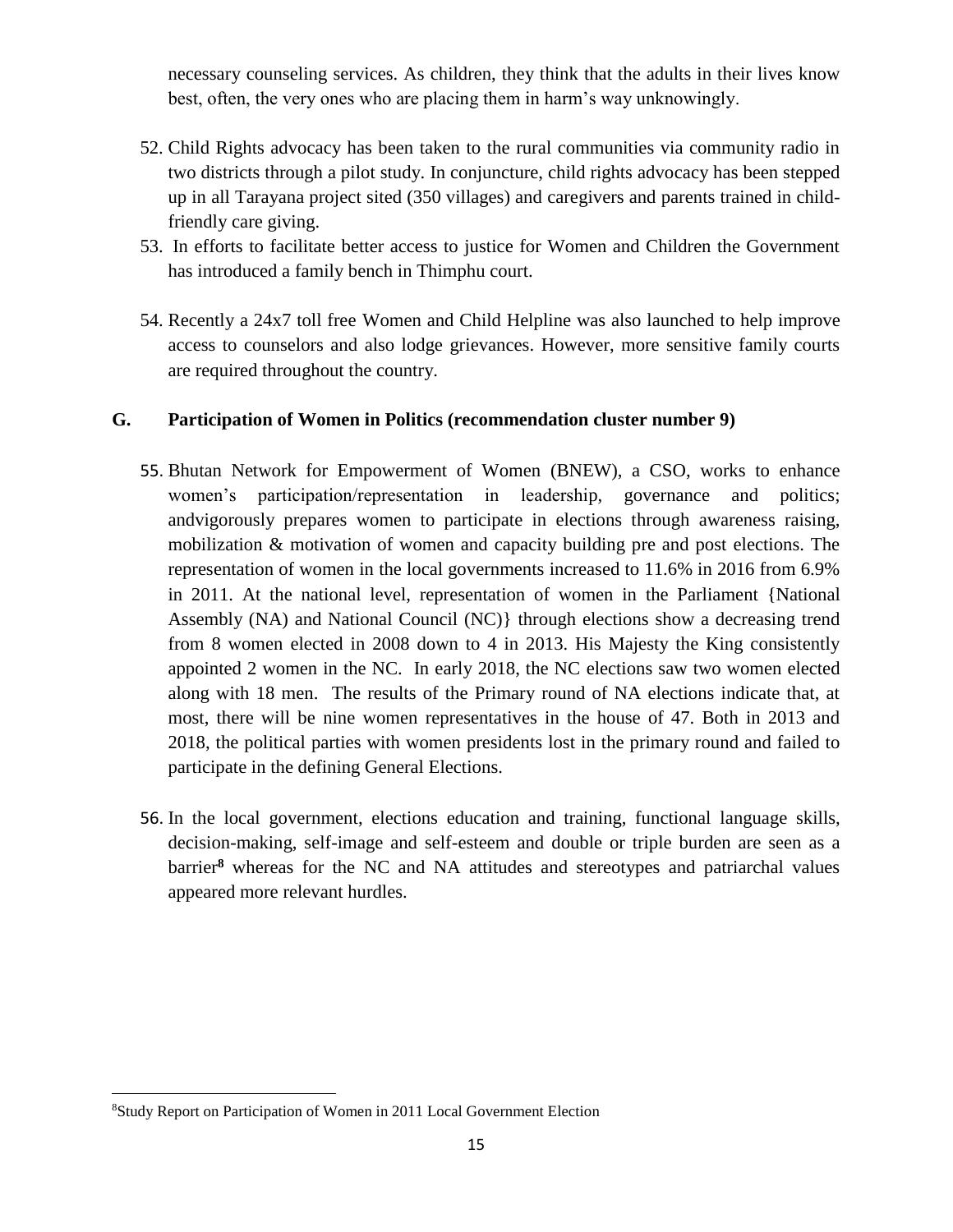- 57. NCWC has prepared a Gender Equality Policy which is in the process of finalization and approval, NCWC with inputs from BNEW, drafted the NPAPGEEO $^9$  strategy and submitted to previous Cabinet which approved only one part on education but not the part which proposes special measures**.**
- 58. This report recommends that continuous awareness to change the gender stereotyped mindsets and patriarchal values be supported on a sustained basis not limiting to election times. Encourage debates among men and women to explore ways and means to facilitate women's success in the elections.
- 59. To create awareness of special temporary measures and remove the misconceptions on the terminology. A list of special measures could be submitted for adoption to fast- track women's representation in the legislative bodies and leadership, adopt appropriate temporary specific measures for the equitable participation of women in politics and leadership.

## <span id="page-15-0"></span>**H. UN Special Procedures and Rectification of Human Rights Instruments (recommendation cluster number 11 &12)**

There is no action taken on these two recommendations.

- 60. The state must take responsibility to follow through the recommendations to the report reviews. It is recommended that the state re-vitalize agencies and officials tasked with recommendation follow-ups and liaise with relevant agencies for their implementation. It is also proposed that a small team lead by the Gross National Happiness Commission be appointed, particularly, to follow up with the UPR related recommendations along with access to required human resources and budget support.
- 61. Often times, there is a lag period after the reporting cycle, wherein follow-up is not mandated to the relevant agencies, the state must institute necessary protocols that allow for the continuous update and follow through of the recommendation to be implemented as well as ensure timely status reporting.
- 62. Some of the recommendations are easily implemented, while others require further discussion and collaboration between and amongst relevant stakeholders. In such cases, the lack of coordination and the identification of lead partners are necessary.

## <span id="page-15-1"></span>**I. Right to Development and Environmental Issues**

63. The Constitution of Bhutan ensures that 60% of the land be under tree cover for all time to come. Bhutan has also pledged to be carbon neutral and all her development plans are screened to ensure that they are clean and green. Many in the private sector worry that with such environmental commitments, infrastructure development and the growth of

 $\overline{\phantom{a}}$ <sup>9</sup> National Plan of Action for Promotion of Gender Equality in Elected Offices.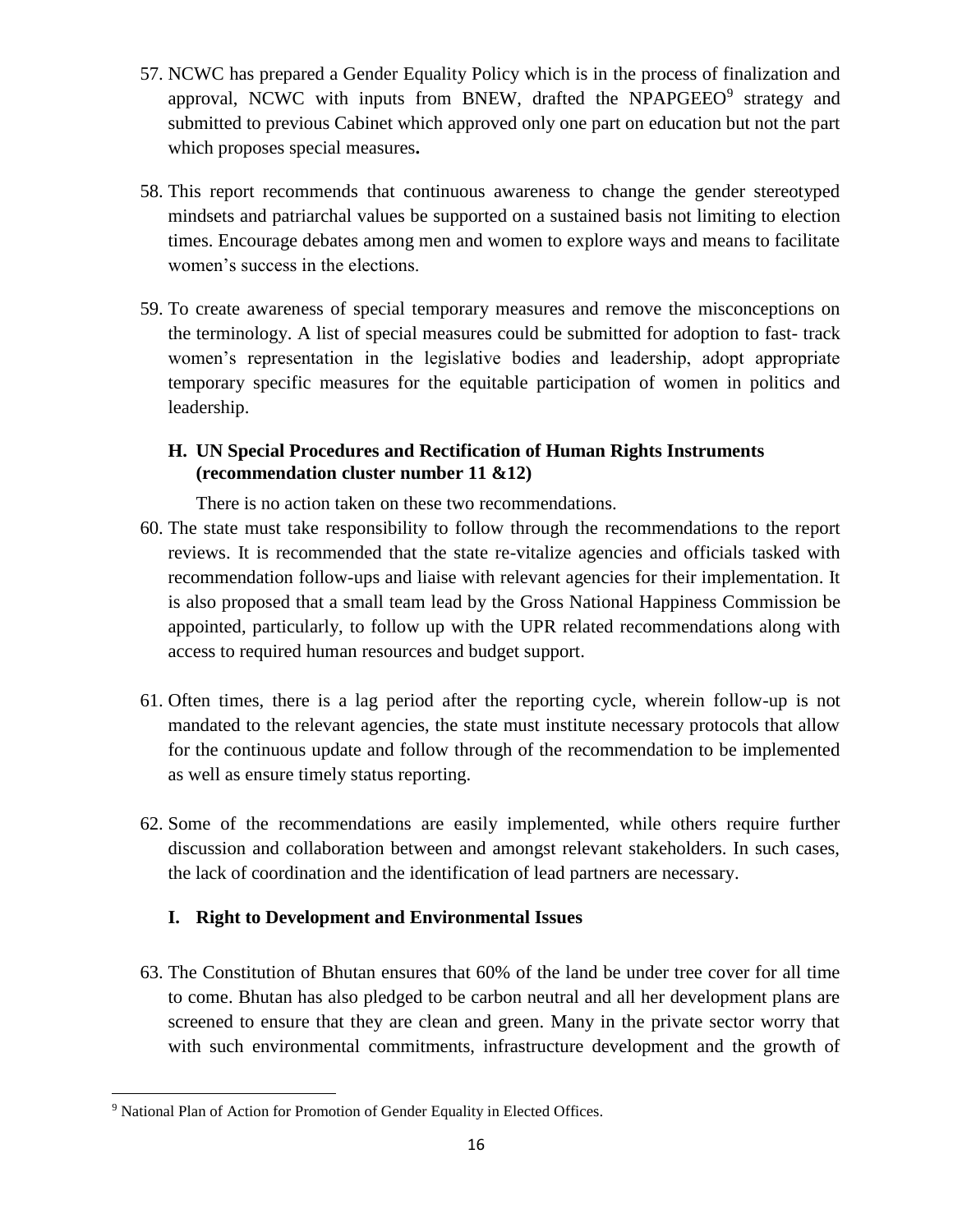local industries might suffer. However, as pointed out in the Economic Development Policy 2016, the government has identified hydropower, tourism, cottage and small industry, mining and agriculture as the priority sectors. In addition, it also listed ICT, health, education and transport services as important sectors. In the policy document, there are clear provisions for promoting a transparent and conducive environment for business and investment in the Bhutanese economy.

- 64. It is relatively easy to start and operate a business and the ease of running a business has improved vastly through one-stop shops in the last couple of years. The use of ICT to process applications has also reduced the wait time. The main drawback is the small local market and the lack of competitive manufacturer. Apart from tourism and the hospitality sector, bottling of spring/mineral water business has grown within the last few years.
- 65. There is a need for more support for the growth of the creative and fine arts industry. Handicrafts and other hand crafted traditional skills can be scaled as there is a growing interest in the arts and crafts of the country.
- 66. Finding a balance between, environmental conservation and material progress, is always a challenge. The growth and development in the country have led to higher living standard expectations of the people in general, thus the growth in both production and consumption. In keeping with the sustainable development goals and with our own GNH development philosophy, it is imperative that our economic development is not at the cost of our environment and our values.
- 67. Bhutan has some of the most progressive environmental conservations policies and plans in action. The Buddhist philosophies of respecting all life and the importance of living in harmony with our natural environment ensure that there is no untoward destruction of the environment and tree planting continues to be a way of life. Bhutan has successfully completed its second National Adaptation Plan of Actions (NAPA II) and has embarked on the implementation of the third (NAPA III) and has also set aside 51.44% of the total land under protected parks, nature sanctuaries and biological corridors.
- 68. Bhutan sits on highly active seismic zones (IV and V) and has experienced major earthquakes in its history, although, the last one is not in anyone's living memory. This coupled with the changing weather patterns especially erratic rains and dry spells, could be a recipe for climate-change induced disasters that could set the country back even as Bhutan is, for all purposes, poised to graduate from the LDC category in the next few years.
- 69. Bhutan's pristine environment, a result of careful and thoughtful development, is also under threat by global warming. Bhutan can do everything right and yet suffer the consequences of a rapidly warming earth. With more than one- third of the world's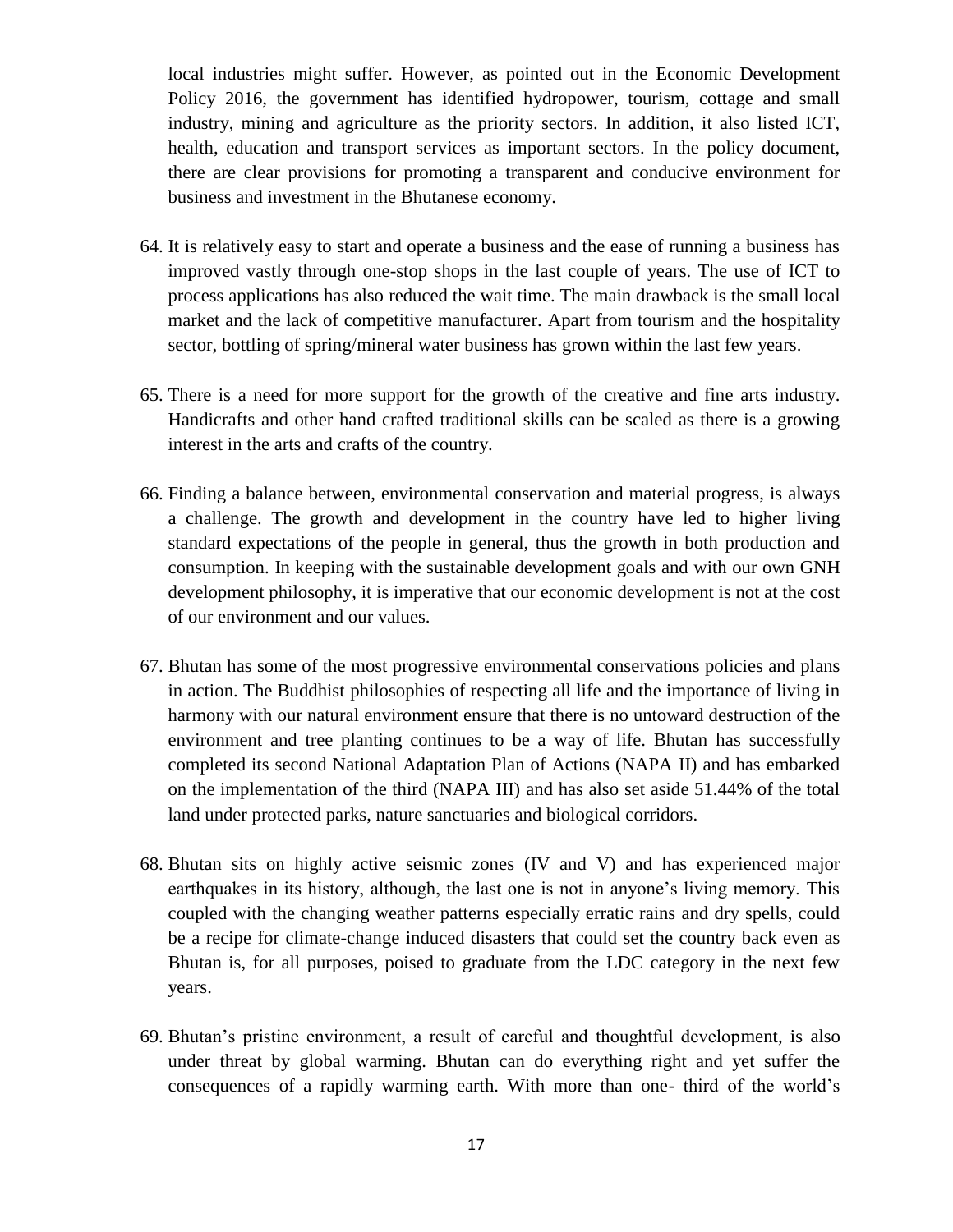population in the vicinity, their behaviors vis a vis climate change, will also determine the level of disasters Bhutan may face!

- 70. Bhutan has been known as the land of the 'medicinal plants' from time immemorial and this is one sector that has yet to be explored fully to benefit the country as well as the world. However, there is need to build local capacities and put necessary infrastructure in place before this can happen. This 'blank cheque' is yet to be en-cashed.
- 71. Social audits and holding office bearers' accountable, ensuring transparency in governance is all gaining foothold along with citizen participation to ensure that corruption is nipped in the bud. The Bhutan Transparency Initiative, a registered national CSO, promotes accountability, transparency and integrity.
- 72. This report is submitted by Tarayana Foundation, Bhutan Network for Empowering Women and Bhutan Transparency Initiative. The report was prepared through several rounds of consultation with all relevant CSOs and service providers. We acknowledge the support and time given by all who have actively participated in the one on one interviews, focused groups discussion and general consultations in the preparation of this Alternate Report.
- 73. There are 47 registered CSOs in the country out of which 39 operates as Public Benefit Organizations (PBOs) and 9 Mutual Benefit Organizations (MBOs). The CSOs operates in different fields such as: Media & Democracy, Poverty, Youth, Women, Arts & Crafts, People Living with Special needs and HIV, Animal Rights and Environment Conservation.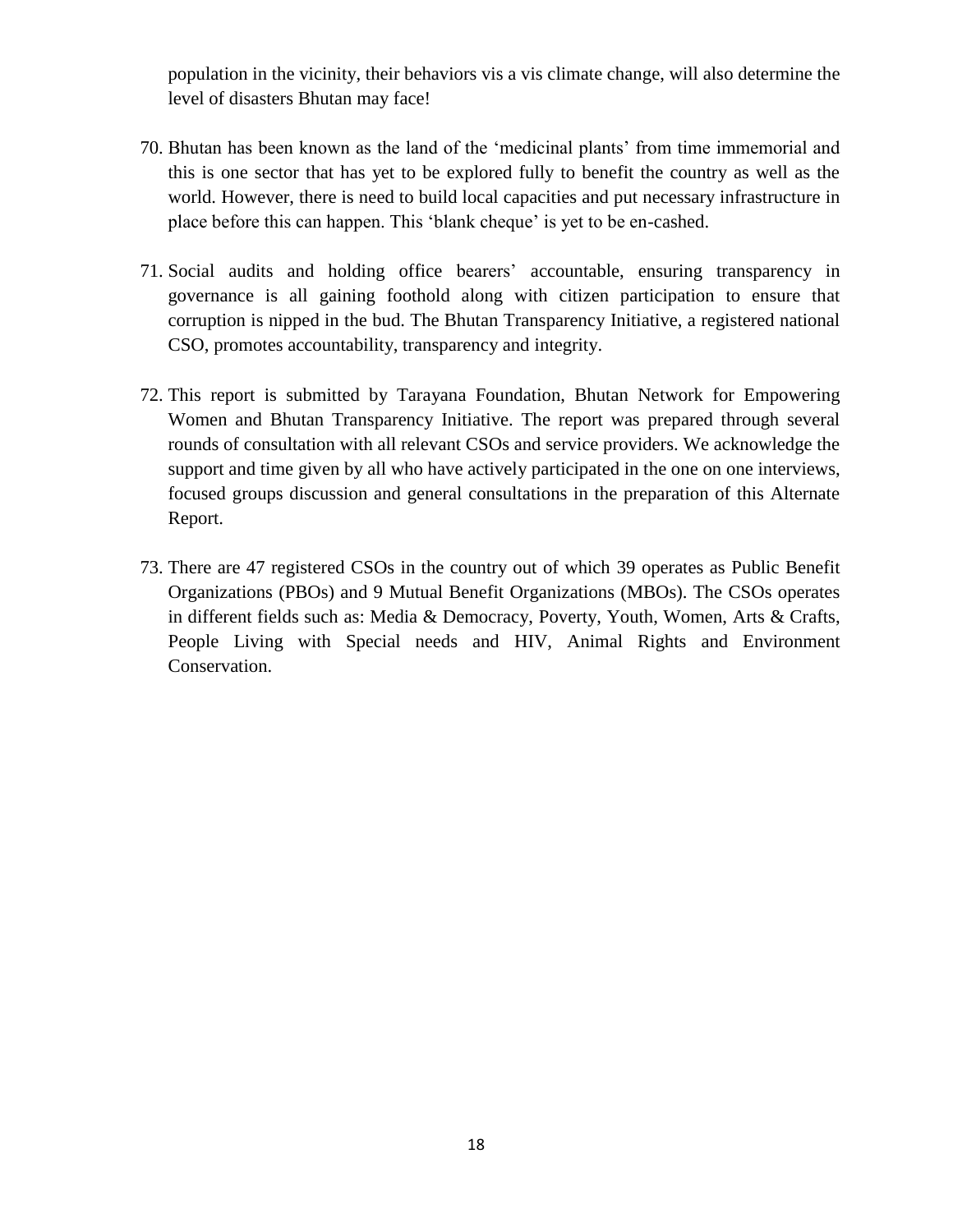## <span id="page-18-0"></span>**Annexes**

### <span id="page-18-1"></span>*Annex. 1. Methodology*

Reviews

- Review of the past recommendations especially that of 2014 UPR
- Actions taken on these recommendations (Legislations, rules and regulations, interventions)
- Government plans and programmes
- Parties to Human Rights Instruments
- Reports/issues raised in the reputed national and international media on human rights

Interviews/Focused Group Discussions

- Knowledge and awareness of the human rights issues among the national NGOs engaged in human rights issues
- Experiences with human rights interventions implementations among the national NGOs engaged in human rights issues
- Changes seen in the situations where recommendations were implemented among the national NGOs engaged in human rights issues

Consultation

 National level consultation with relevant NGOs to create awareness and confirm the correctness of the issues highlighted as relevant and need to be address.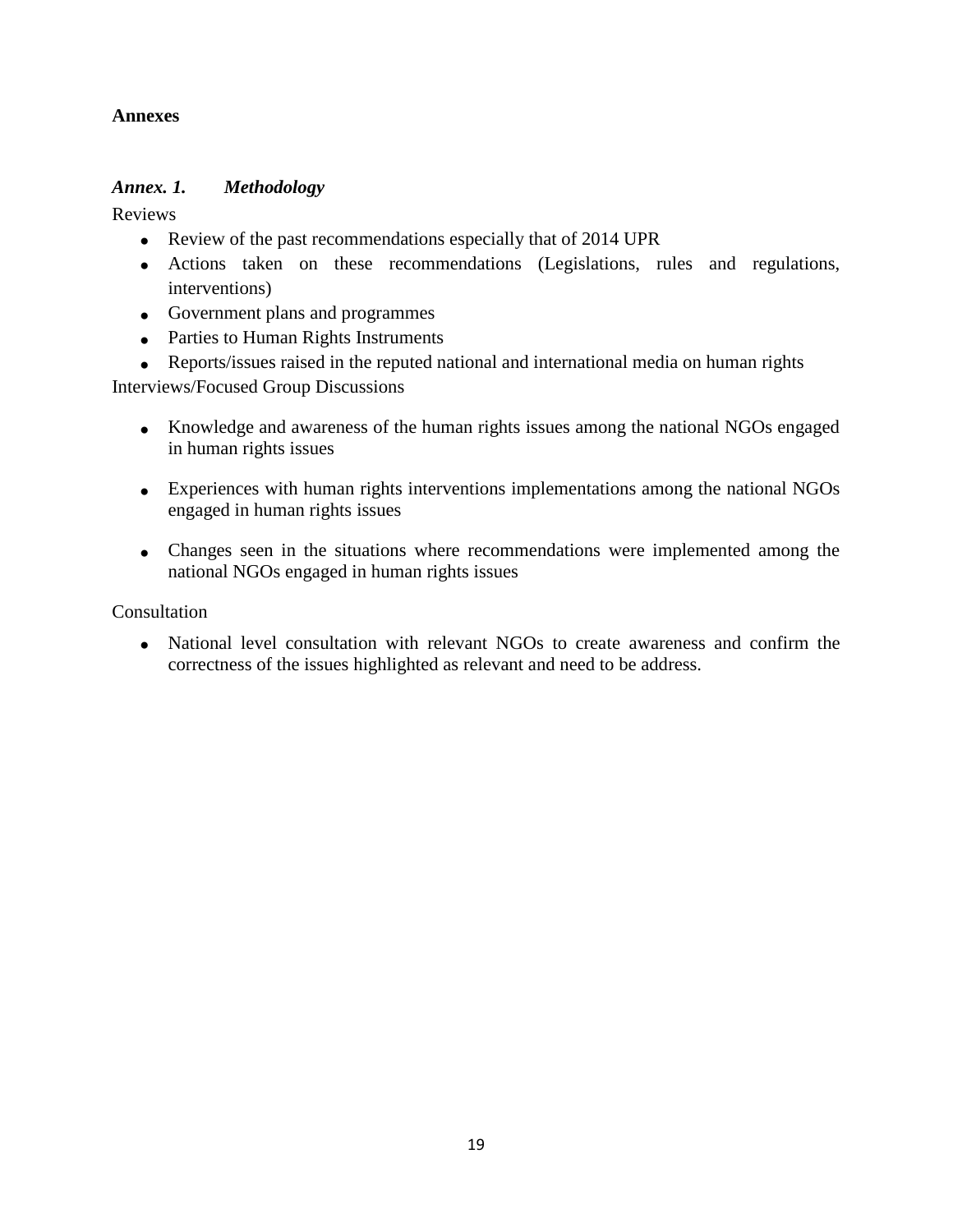- <span id="page-19-0"></span>1. Bhutan, 2014. National report submitted in accordance with paragraph 5 of the annex to Human Rights Council resolution 16/21
- 2. Tarayana Foundation 2016. CEDAW Alternative Report for Bhutan for For the Committee on the Elimination of Discrimination against Women 65th CEDAW Session, 2016
- 3. Committee on the Rights of the Child, 2017. Concluding observations on the combined third to fifth periodic reports of Bhutan
- 4. Committee on the Rights of the Child, 2017. Concluding observations on the report submitted by Bhutan under article 12 (1) of the Optional Protocol to the Convention on the Rights of the Child on the sale of children, child prostitution and child pornography
- 5. Department of Public Health, MoH, 2015. National Health Promotion Strategic Plan 2015-2023
- 6. Department of Public Health, MoH, 2016. Information Booklet on Priority Public Health Issues 2016.
- 7. Department of Public Health, MoH, 2014. National Child Health Strategy 2014-2018
- 8. Department of Public Health, MoH, 2014. Implementation guideline for one stop child health care service center for children aged 0 to 5 years
- 9. Gross National Happiness, 2016. Vulnerability Baseline Assessment
- 10. Gross National Happiness, 2018. Eleven Five Year Plan 2013-2018 Final Report
- 11. Gross National Happiness, 2018. National Policy for Persons with Disabilities First Draft –May 2018
- 12. Lhak-Sam 2017. Annual Progress Report 2017
- 13. Ministry of Health and UNDP 2016. Legal Environment Assessment of HIV in Bhutan Report 2016
- 14. Ministry of Education, Ministry of Health, National Statistics Bureau and UNICEF 2010-2011. Two-stage Disability Survey
- 15. Ministry of Education and UNICEF, 2017. Knowledge, Attitude and Practices (KAP) study on children with disabilities
- 16. National Statistics Bureau, 2018. National Population and Housing Census 2017
- 17. National Statistics Bureau, 2017. Bhutan Poverty Analysis Report 2017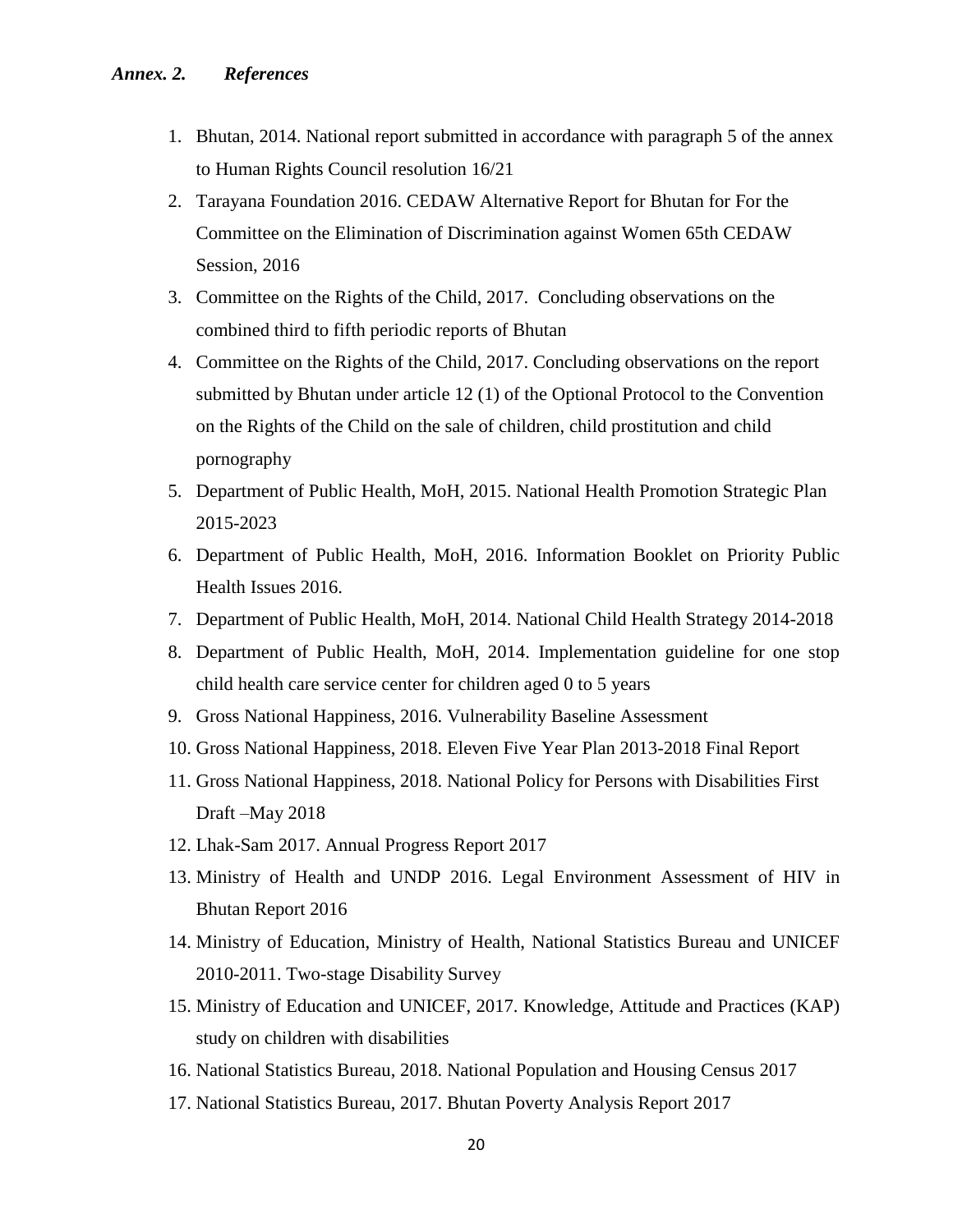- 18. National Commission for Women and Children, 2011. Study Report Participation of Women in 2011 Local Government Election
- 19. National Commission for Women and Children, 2016. National Survey on Violence Against Children and Young People in Bhutan.
- 20. National Environment Commission, 2016. Bhutan State of the Environment Report 2016.
- 21. RENEW 2017. Annual Report
- 22. Royal Government of Bhutan, 2009. National report Submitted in Accordance with Paragraph 15 (A) of the Annex to Human Rights Council Resolution 5/1
- 23. Royal Bhutan Police, 2015. Statistical Year Book 2015
- 24. Royal Government of Bhutan. Penal Code of Bhutan 2004
- 25. Royal Government of Bhutan. Marriage Act of Bhutan 1980
- 26. The Economic Development Policy of Bhutan,2016
- 27. United States Department of State, Bureau of Democracy, Human Rights and Labor, 2017. Bhutan 2017 Human Rights Report
- 28. United States Department of State, Bureau of Democracy, Human Rights and Labor, 2016. Bhutan 2016 Human Rights Report
- 29. UPR Technical Guidelines 3rd Cycle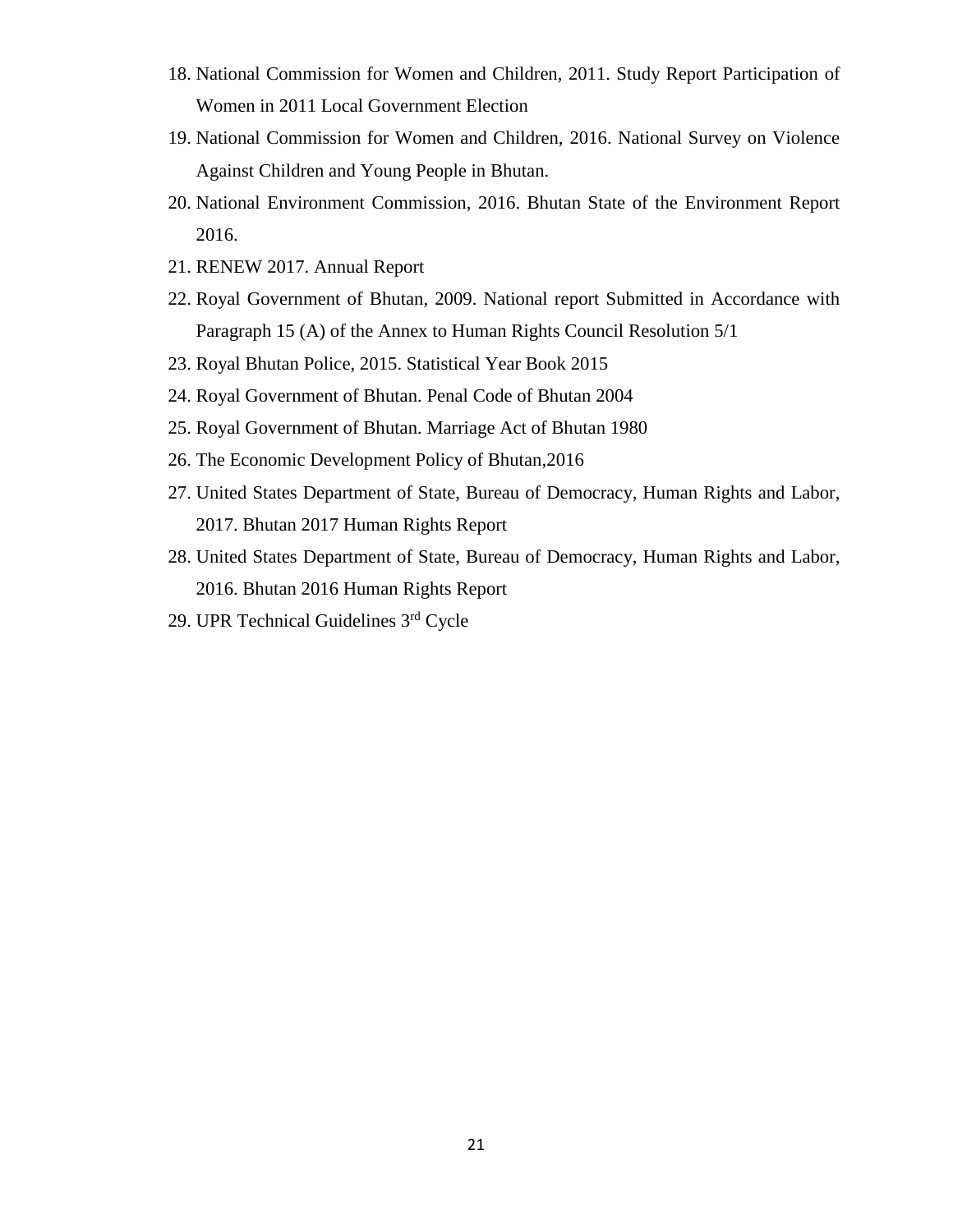| Summary (Clusters) of Recommendations                                                                                                                                                                                                                                                                                                                                                                                                             | Actions<br>taken<br>progress made |
|---------------------------------------------------------------------------------------------------------------------------------------------------------------------------------------------------------------------------------------------------------------------------------------------------------------------------------------------------------------------------------------------------------------------------------------------------|-----------------------------------|
| 1. To intensify efforts with Nepal to find a lasting solution for the situation<br>on Bhutanese refugees living in Nepal refugee camps;                                                                                                                                                                                                                                                                                                           | N <sub>o</sub>                    |
| 2. To continue efforts to reduce poverty;                                                                                                                                                                                                                                                                                                                                                                                                         | Yes                               |
| 3. To continue to improve the education system and to make primary<br>education compulsory and free for all children, including children from<br>ethnic minorities and those with special needs;                                                                                                                                                                                                                                                  | Yes                               |
| To address the decline of female school enrolment rates; To strengthen<br>4.<br>efforts to eliminate illiteracy;                                                                                                                                                                                                                                                                                                                                  | Yes                               |
| 5. To adopt a comprehensive approach to include providing a healthy<br>environment, safe water and sanitation and proper childcare; To continue<br>to fight against the negative impacts of climate change;                                                                                                                                                                                                                                       | Yes                               |
| 6. To continue promoting and protecting the rights of persons with<br>disabilities;                                                                                                                                                                                                                                                                                                                                                               | Yes                               |
| 7. To continue to give priority attention to the protection of women and<br>children from domestic violence;                                                                                                                                                                                                                                                                                                                                      | Yes                               |
| 8. To increase efforts to prevent unacceptable forms of child labour;                                                                                                                                                                                                                                                                                                                                                                             | Yes                               |
| 9. To continue to encourage greater participation of women in politics;                                                                                                                                                                                                                                                                                                                                                                           | Yes                               |
| 10. To accept invitations from UN Special Procedures to visit the country, in<br>particular the Special Rapporteur on freedom of religion or belief;                                                                                                                                                                                                                                                                                              | N <sub>o</sub>                    |
| 11. To issue a standing invitation to UN Special Procedures;                                                                                                                                                                                                                                                                                                                                                                                      | No                                |
| 12. Ratification of <b>human rights instruments</b> : the ICCPR, the ICESCR, the<br>OP to the ICESCR, the CAT, the CRPD, the Rome Statute of the ICC, the<br>OP of CEDAW, the CERD, the three OPs to the CRC, the Convention on<br>enforced disappearances, the Convention on the rights of migrant<br>workers, the 1951 Convention on the Status of Refugees and its 1967<br>Protocol and the 1961 Convention on the Reduction of Statelessness. | N <sub>o</sub>                    |

<span id="page-21-0"></span>*Annex 3. Implementation status of the recommendations of 2nd cycle (2014) of UPR*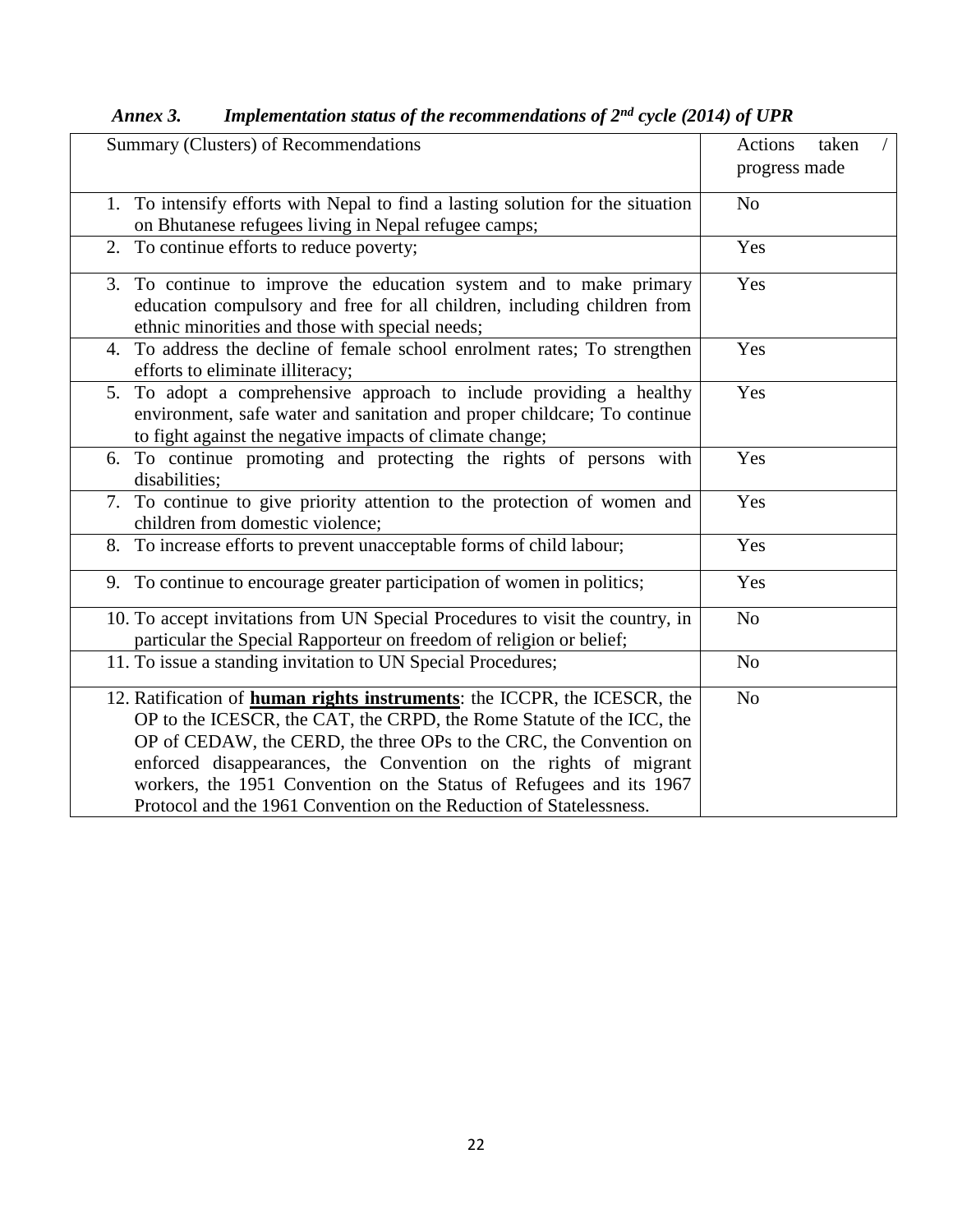#### <span id="page-22-0"></span>*Annex 4. List of organizations consulted*

- 1. Ability Bhutan Society (ABS)
- 2. Bhutan Centre for Media and Democracy (BCMD)
- 3. Bhutan Transparency Initiatives (BTI)
- 4. Bhutan Network for Empowering Women (BNEW)
- 5. Department of Labour, Ministry of Labour & Human Resources
- 6. Department of Public Health, Ministry of Health
- 7. Draktsho Vocational Training Institute
- 8. Rainbow Bhutan LGBTQ network
- 9. Lhak-Sam
- 10. Office of the Attorney General (OAG)
- 11. National Commission for Women and Children (NCWC)
- 12. Respect, Educate, Nurture and Empower Women (RENEW)
- 13. Women and Child Protection Unit (WCPU), Royal Bhutan Police
- 14. Ministry of Foreign Affairs
- 15. Youth Development and Rehabilitation Centre, Royal Bhutan Police
- 16. Child Care and Protection Office, Central Monastic Body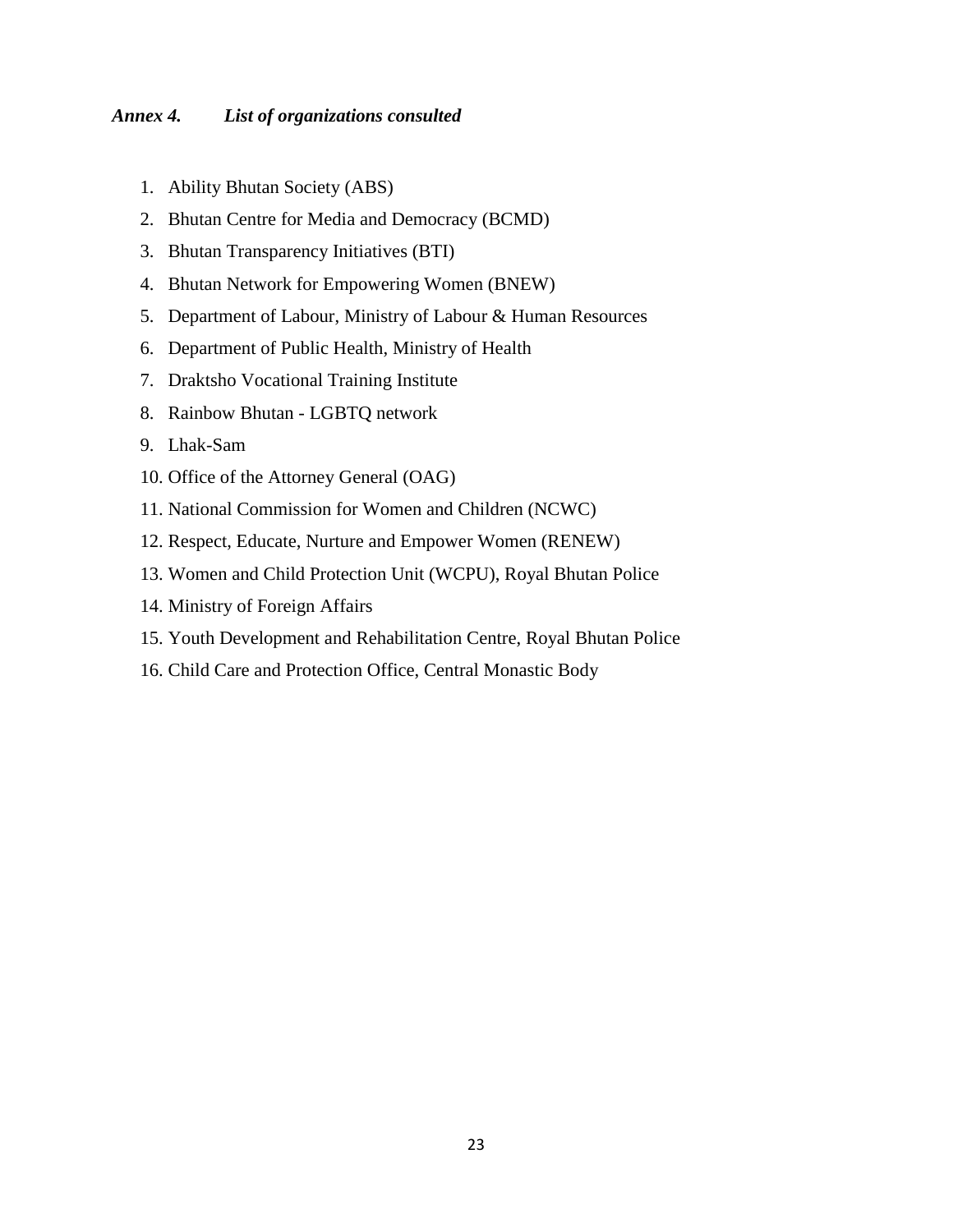| Sl.            |                       |                                               |                          |
|----------------|-----------------------|-----------------------------------------------|--------------------------|
| No.            | Name                  | Organization                                  | Email address            |
|                |                       |                                               |                          |
| $\mathbf{1}$   | Rinzi Pem             | <b>UNWomen</b>                                | rinzi.pem@unwomen.org    |
| $\overline{2}$ | Kabita Kharka         | Lhak-Sam                                      | Caseykharka25@gmail.com  |
| 3              | Tashi Tsheten         | <b>Rainbow Bhutan</b>                         | Tashi.tsheten7@gmail.com |
| $\overline{4}$ | Sonam Wangdi          | DoL, MoHLR                                    | swangdi@molhr.gov.bt     |
| 5              | Sangay Wangmo         | <b>UNDP</b>                                   | Sangay.wangmo@undp.org   |
| 6              | Chhimi Dorji          | Tarayana Centre for<br>Research & Development | Chhimidorji123@gmail.com |
| $\tau$         | Decchen Zangmo        | <b>UNICEF</b>                                 | dzangmo@unicef.org       |
| 8              | Deki Dema             | <b>UNICEF</b>                                 | ddema@unicef.org         |
| 9              | Dago Tshering         | Dept of Law and Order,<br><b>MoHCA</b>        | dtshering@mohca.gov.bt   |
| 10             | Deki Tshomo           | National Commission for<br>Women & Children   | dtshomo@ncwc.gov.bt      |
| 11             | Kinley Zam            | Ministry of Foreign<br><b>Affairs</b>         | kzam@mfa.gov.bt          |
| 12             | Ugyen Dorji           | Ministry of Foreign<br><b>Affairs</b>         | ugyendorji@mfa.gov.bt    |
| 13             | Dr Karma Lhazeen      | Ministry of Health                            | klhazeen@health.gov.bt   |
| 14             | <b>Gerald Daly</b>    | <b>UN</b>                                     | Gerald.day@un.org        |
| 15             | Namgay Dorji          | Office of Attorney<br>General                 | ndorji@oag.gov.bt        |
| 16             | Phuntshok Chhoden     | <b>BNEW</b>                                   | Bnew.bhutan@gmail.com    |
| 17             | Roseleen Gurung       | Tarayana Foundation                           | roseleengurung@gmail.com |
| 18             | Sonam Choden          | Tarayana Foundation                           | sonamchhoden4@gmail.com  |
| 19             | <b>Tshering Yuden</b> | Tarayana Foundation                           | yudent5@gmail.com        |

<span id="page-23-0"></span>*Annex 5. List of participants at the first consultative meeting held on 26th September 2018.*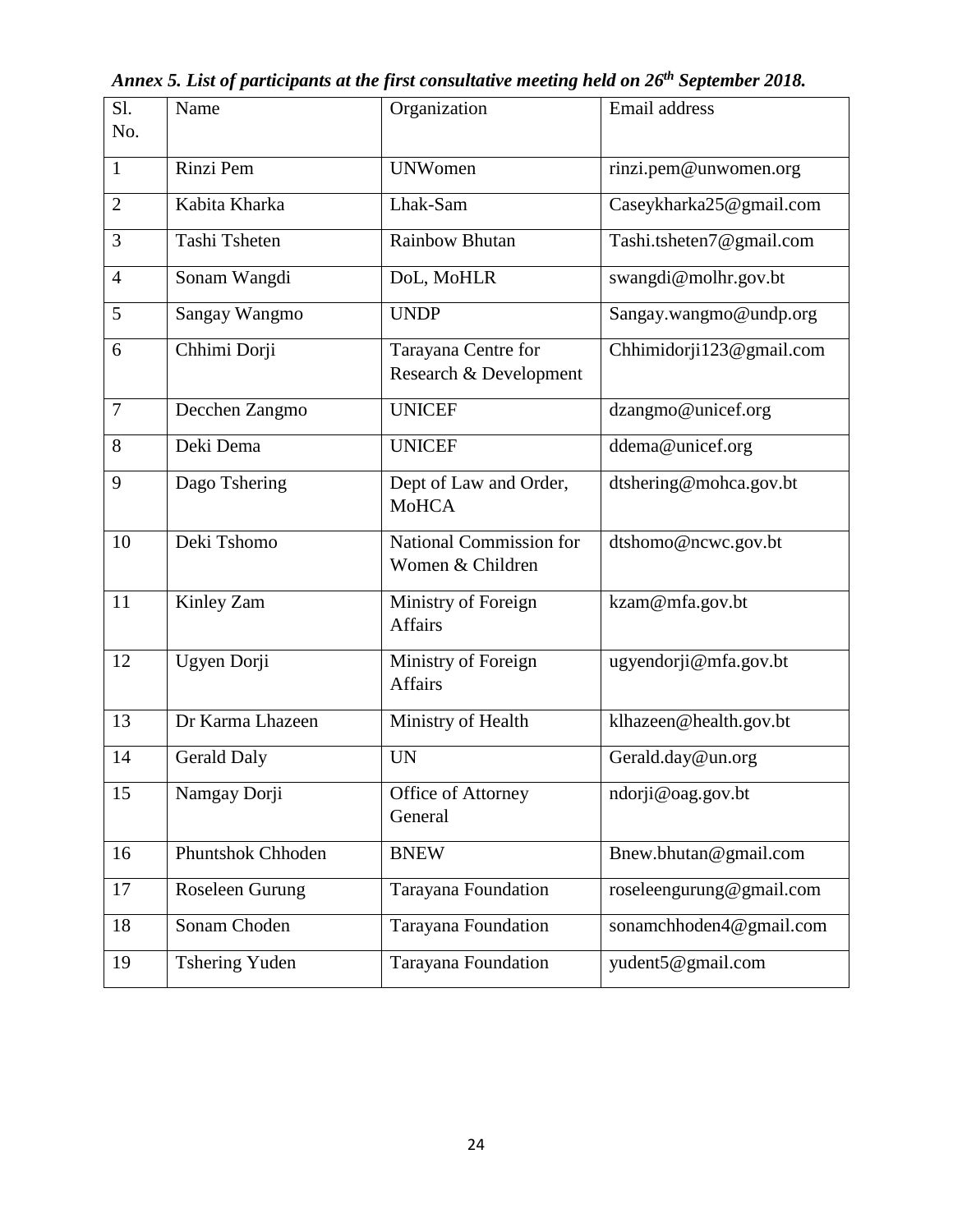#### *Third UPR Alternate Report consultative meeting with the Civil Society Organizations 11th October 2018 Tarayana Centre*

| SI# | Name               | Organization                                                   | Email id                   |
|-----|--------------------|----------------------------------------------------------------|----------------------------|
| 1.  | Kabita             | Lhak-Sam                                                       | caseykharka25@gmail.com    |
| 2.  | Dawa Penjor        | <b>Chithuen Phendey Association</b>                            | dawap46@gmail.com          |
| 3.  | Nedup Tshering     | Clean Bhutan                                                   | neduptshering@gmail.com    |
| 4.  | Kinga Wangmo       | <b>Draktsho Vocational Training</b><br>Inst                    | kinley_dvtcd@yahoo.com     |
| 5.  | Dhendup Wangmo     | Nazhoen Lamten                                                 | dcwangchuk@yahoo.com       |
| 6.  | Nima Wangdi        | Royal Society for Senior<br>Citizens                           | nwangdi@gmail.com          |
| 7.  | Rinchen Wangmo     | Royal Society for Protection of<br>Nature                      | rwangmo@rspnbhutan.org     |
| 8.  | Rinzin O. Dorji    | Royal Textile Academy                                          | rinzin.dorji@rtabhutan.org |
| 9.  | Sangay Wangmo      | <b>United Nation Development</b><br>Programme                  | sangay.wangmo@undp.org     |
|     | 10 Dechen Chime    | <b>United Nations Fund for</b><br><b>Population Activities</b> | chime@unfpa.org            |
|     | 11 Dechen Zangmo   | <b>United Nations Children's Fund</b>                          | dzangmo@unicef.org         |
|     | 12 Pema Lham       | <b>Bhutan Transparency Initiative</b>                          | khenlhamo@gmail.com        |
| 13. | S.S. Pek-Dorji     | Bhutan Centre for Media and<br>Democracy                       | pekdorji@bcmd.bt           |
|     | 14 Rigsar Wangchuk | Bhutan Centre for Media and<br>Democracy                       | rigsar@bcmd.bt             |
| 15. | Ugyen Choki        | <b>Bhutan Network for</b>                                      | bnew.adm@gmail.com         |